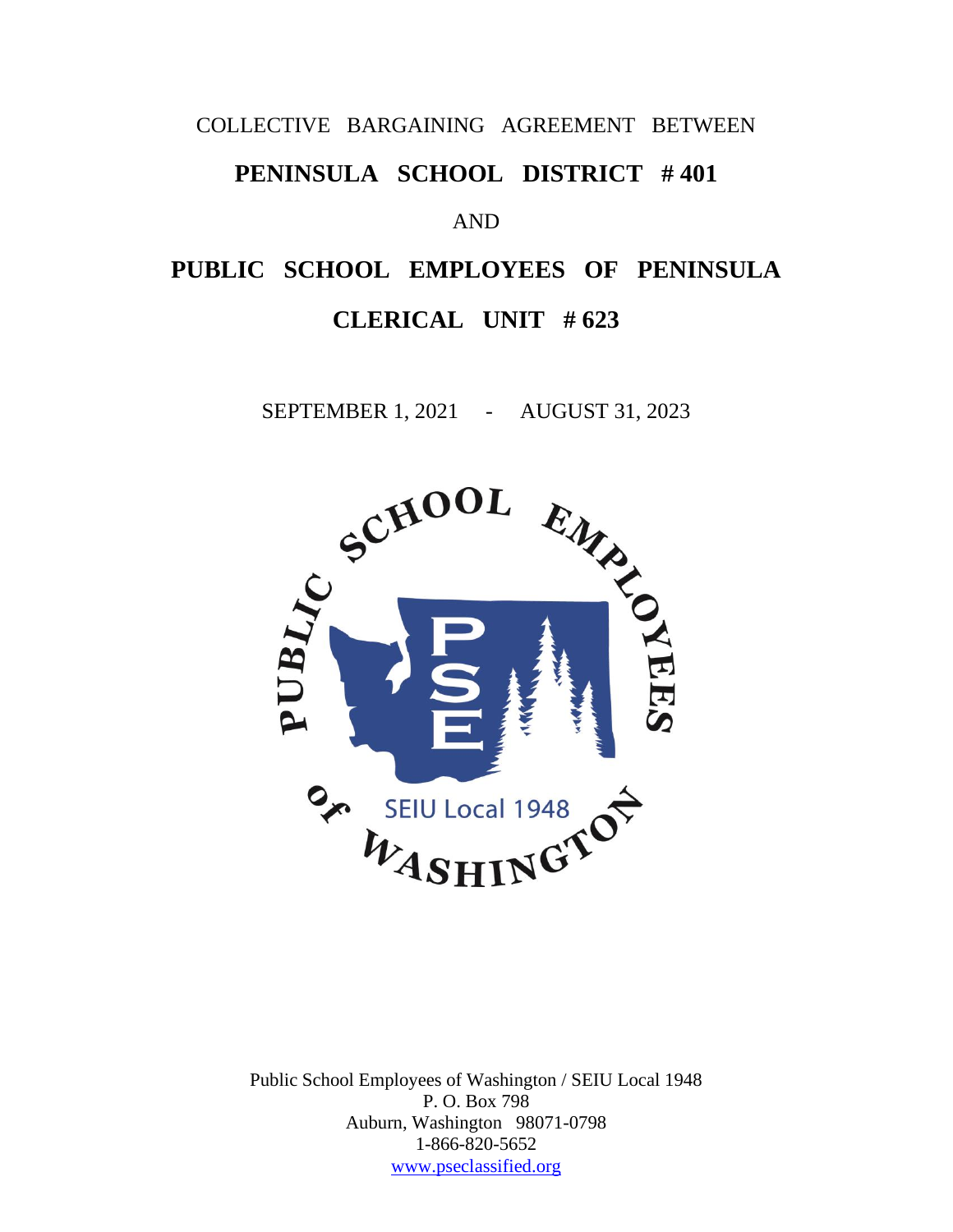TABLE OF CONTENTS

|                               | ARTICLE I RECOGNITION                  | $\mathbf{1}$   |
|-------------------------------|----------------------------------------|----------------|
|                               | ARTICLE II RIGHTS OF THE DISTRICT      | $\mathbf{1}$   |
|                               | ARTICLE III RIGHTS OF EMPLOYEES        | $\mathbf{1}$   |
|                               | ARTICLE IV RIGHTS OF THE ASSOCIATION   | $\overline{2}$ |
|                               | ARTICLE V ASSOCIATION REPRESENTATION   | $\overline{4}$ |
|                               | ARTICLE VI RIGHTS OF WORK AND OVERTIME | $\overline{4}$ |
|                               | ARTICLE VII HOLIDAYS AND VACATIONS     | 6              |
| <b>ARTICLE VIII LEAVES</b>    |                                        | 8              |
|                               | ARTICLE IX WORKING CONDITIONS          | 11             |
|                               | ARTICLE X INSURANCE AND RETIREMENT     | 19             |
| <b>ARTICLE XI</b>             | UNION MEMBERSHIP AND CHECKOFF          | 20             |
|                               | ARTICLE XII GRIEVANCE PROCEDURE        | 20             |
|                               | ARTICLE XIII CLASSIFIED REVIEW BOARD   | 22             |
|                               | ARTICLE XIV RATES OF PAY               | 23             |
|                               | ARTICLE XV NO STRIKE/NO LOCK OUT       | 23             |
|                               | ARTICLE XVI SCOPE OF AGREEMENT         | 24             |
| <b>ARTICLE XVII DURATION</b>  |                                        | 24             |
| <b>SIGNATURE PAGE</b>         |                                        | 27             |
| <b>SCHEDULE A (2021-2022)</b> |                                        | 28             |
| <b>JOB TITLES</b>             |                                        | 30             |

Page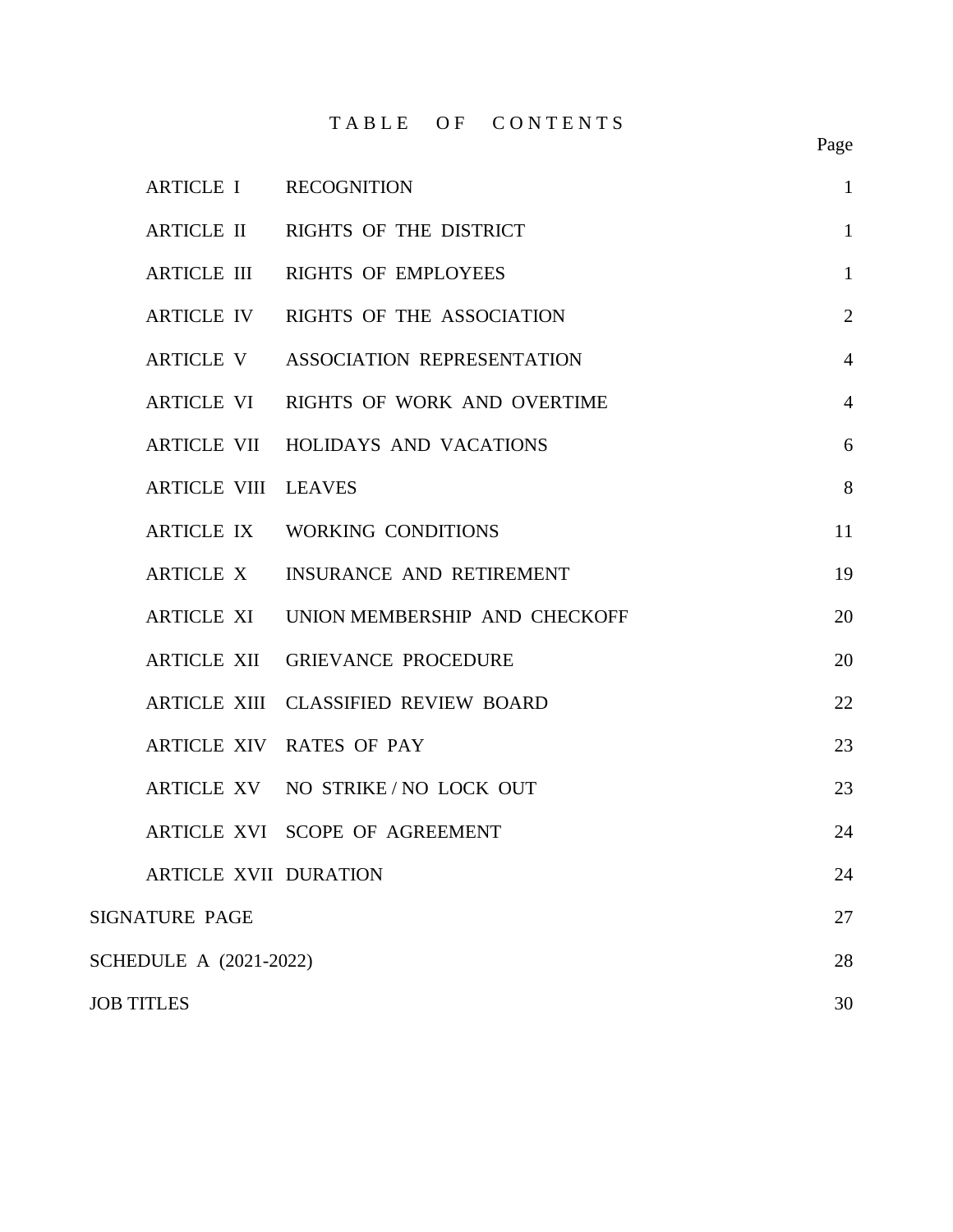### I N D E X

|                                                     | Section     | Page                                       |
|-----------------------------------------------------|-------------|--------------------------------------------|
| Recognition                                         | 1.1         |                                            |
| <b>Rights of District</b>                           | 2.1         | 1                                          |
| <b>Rights of Employees</b>                          | 3.1         | $\mathbf{1}$                               |
| <b>Anti-Discrimination Clause</b>                   | 3.2         | $\sqrt{2}$                                 |
| <b>Personnel File Review</b>                        | 3.3         | $\overline{c}$                             |
| <b>Rights of Association</b>                        | 4.1         | $\overline{c}$                             |
| Membership Information                              | 4.2         | $\overline{c}$                             |
| Delegation of Rights                                | 4.3         |                                            |
| Time-off for President                              | 4.4         | $\begin{array}{c} 2 \\ 2 \\ 3 \end{array}$ |
| <b>Employee Information</b>                         | 4.5         |                                            |
| <b>Bulletin Boards</b>                              | 4.6         |                                            |
| Use of District Buildings/Mailboxes                 | 4.7         | $\frac{3}{3}$                              |
| Notification of Grievances/Disciplinary Action      | 4.8         | 3                                          |
| <b>New Employee Orientation</b>                     | 4.9         | $\overline{3}$                             |
| <b>Conference Committee</b>                         | 5.1         | $\overline{4}$                             |
| Assignment of Shifts (Workweek)                     | 6.1         | $\overline{4}$                             |
| Minimum Position Length                             | 6.2         | $\overline{4}$                             |
| Notice of Assignment                                | 6.3         | $\overline{4}$                             |
| <b>Rest Breaks</b>                                  | 6.4         | $\overline{4}$                             |
| <b>Shift Premium</b>                                | 6.5         | $\mathfrak s$                              |
| <b>Lunch Breaks</b>                                 | 6.6         | $\overline{4}$                             |
| <b>School Closure</b>                               | 6.7         | 5                                          |
| Work In A Higher Classification                     | 6.8         | 5                                          |
| Overtime                                            | 6.9         | 5                                          |
| <b>Overtime Compensation</b>                        | 6.10        | $\frac{5}{5}$                              |
| <b>Compensatory Time</b>                            | 6.10.1      |                                            |
| Hours Worked on $6^{th}$ & $7^{th}$ Day             | 6.11        | $\boldsymbol{6}$                           |
| Callback                                            | 6.12        | $\boldsymbol{6}$                           |
| <b>School or District Committees</b>                | 6.13        | 6                                          |
| Holidays                                            | 7.1         | 6                                          |
| Paid Holidays                                       | 7.2         | $\boldsymbol{7}$                           |
| <b>Unworked Holidays</b>                            | 7.3         | $\overline{7}$                             |
| <b>Worked Holidays</b>                              | 7.4         | 7                                          |
| <b>Holidays During Vacation</b>                     | 7.5         | 7                                          |
| - Calculation of Time                               | 7.6         | 7                                          |
| - Eligibility                                       | 7.7 and 7.8 | 7,8                                        |
| <b>Sick Leave</b>                                   | 8.1         | 8                                          |
| - Sick Leave Buyback                                | 8.1.1       | 9                                          |
| <b>FMLA</b>                                         | 8.1.2       | 9                                          |
| <b>Bereavement</b>                                  | 8.2         | 10                                         |
| <b>Judicial Leave</b>                               | 8.3         | 10                                         |
| Attendance at Professional Conferences and Meetings | 8.4         | 10                                         |
| Leave of Absence                                    | 8.5         | 10                                         |
| Leave of Absence without Pay                        | 8.6         | 10                                         |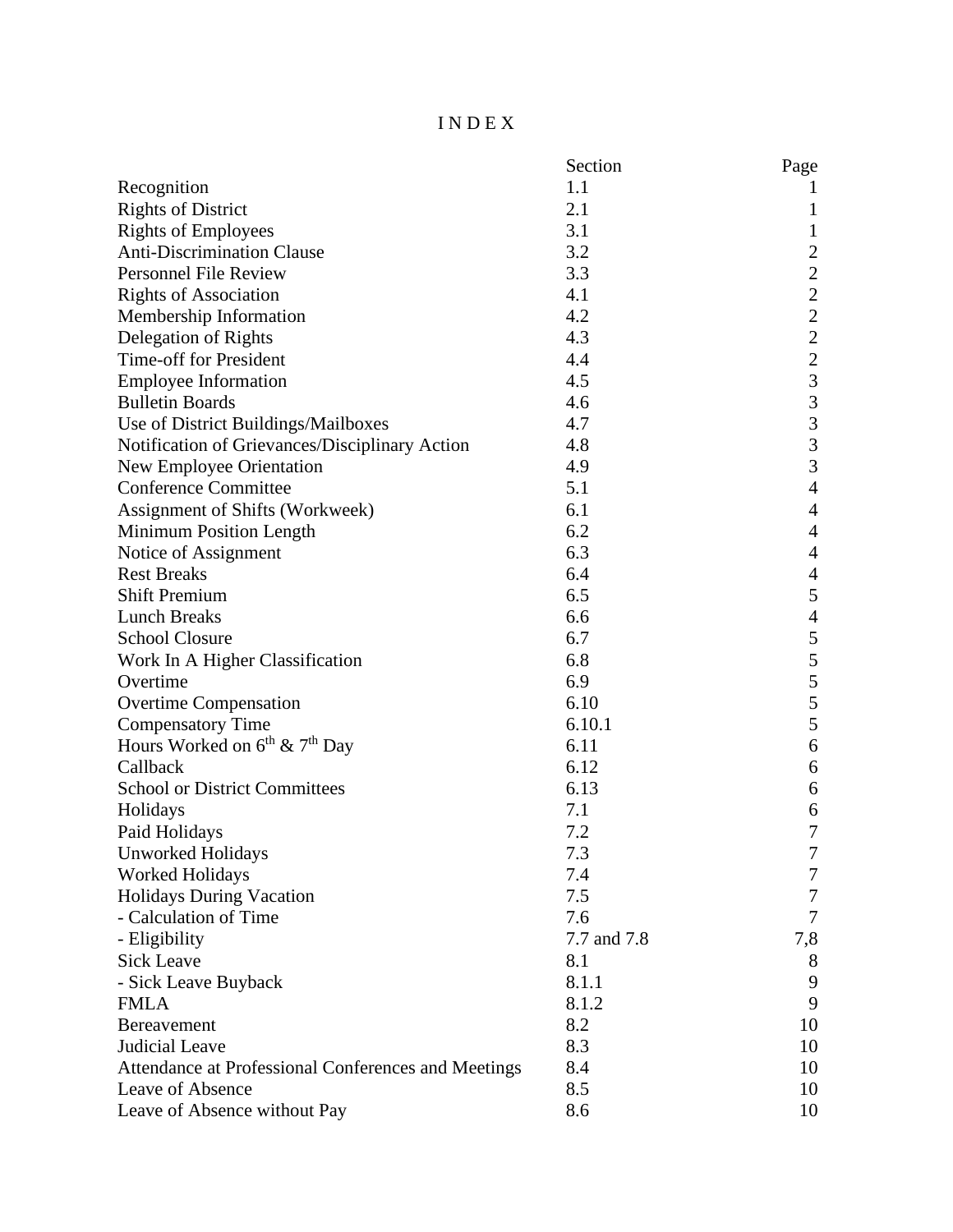# I N D E X (continued)

| Leave Sharing<br><b>Safe Working Conditions</b><br>9.1<br>11 |           |
|--------------------------------------------------------------|-----------|
|                                                              |           |
| 9.2<br>Evaluations<br>11                                     |           |
| 9.3<br>Professional Training and In-Service<br>12            |           |
| $9.3.1 - 9.3.7$<br>Professional Training and In-Service      | $12 - 13$ |
| 9.3.8<br>13<br>Professional Training and In-Service          |           |
| 9.4<br>Seniority                                             | 13        |
| 9.4.<br>13<br><b>Termination of Seniority</b>                |           |
| 9.5<br>13<br>Probationary Period                             |           |
| New Position Probationary Period<br>9.5.1.                   | 14        |
| 9.6<br><b>Job Openings</b>                                   | 14        |
| 9.7<br>Promotions                                            | 14        |
| 9.7<br><b>Seniority Bypass</b><br>14                         |           |
| 9.8.<br><b>Layoff Procedures</b>                             | $15 - 16$ |
| 9.8.<br><b>Recall Procedures</b><br>15                       |           |
| 9.9.<br><b>Retention of Seniority</b>                        | 17        |
| 9.10.<br><b>Seniority Lists</b>                              | 17        |
| <b>Lateral Transfers</b><br>9.11.                            | 17        |
| 9.12.<br>Transfers                                           | 17        |
| 9.13<br>Seniority                                            | 17        |
| 9.14<br>17<br><b>Involuntary Layoff</b>                      |           |
| 9.15<br><b>Employment Categories</b>                         | 18        |
| 9.16<br><b>Termination of Employment</b>                     | 18        |
| Progressive Discipline<br>9.16                               | 18        |
| 9.17<br><b>Hiring Committee</b>                              | 19        |
| 10.1<br>Insurance                                            | 19        |
| 10.1<br>- Pooling                                            | 19        |
| - Group Term Plans<br>10.2                                   | 19        |
| 10.3<br>- Insurance Contributions                            | 19        |
| 10.4<br>- Tort Liability                                     | 19        |
| 10.5<br><b>Retirement System Eligibility</b><br>19           |           |
| <b>Insurance Benefits</b><br>10.6<br>19                      |           |
| 20<br><b>Agency Shop</b><br>11.1                             |           |
| 11.2<br>20<br>Dues                                           |           |
| 11.3<br>20<br><b>District Liability</b>                      |           |
| <b>Grievance Procedures</b><br>12.1                          | 20        |
| 12.2<br>20<br><b>Grievance Steps</b>                         |           |
| 12.2.1<br>20<br>- Step I                                     |           |
| 12.2.2<br>21<br>- Step II                                    |           |
| - Step III<br>12.2.3<br>21                                   |           |
| Arbitration<br>21<br>12.2.4                                  |           |
| 12.2.5<br>21<br>- Limit On Judgments                         |           |
| 12.2.5<br>- Fees<br>21                                       |           |
| District shall not Discriminate<br>12.3<br>21                |           |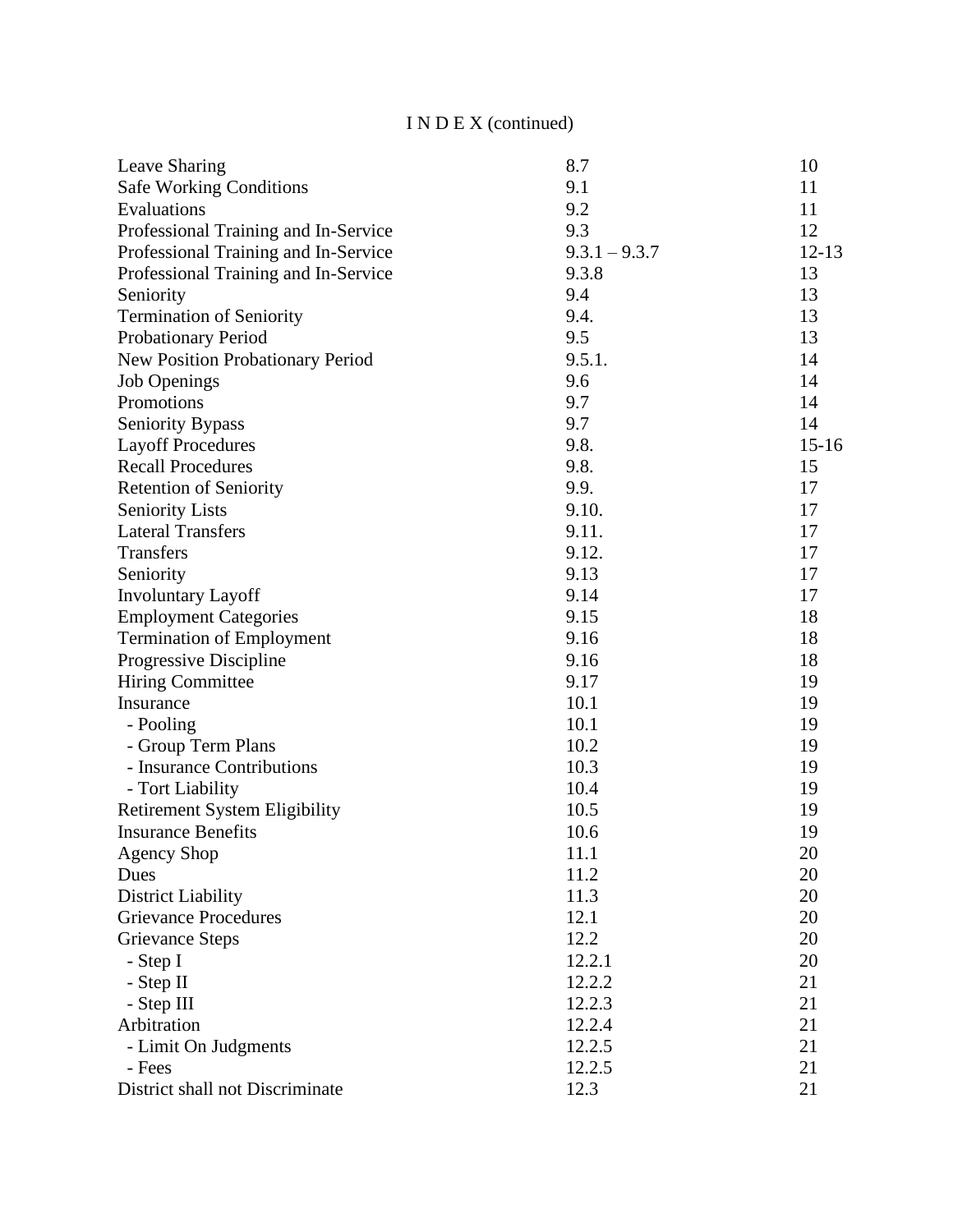# I N D E X (continued)

| <b>Classified Review Board</b>                    | 13.1          | 22 |
|---------------------------------------------------|---------------|----|
| Appeals Board                                     | 13.2          | 22 |
| <b>Classified Review Board</b>                    | 13.3          | 22 |
| Decision of CRB                                   | 13.4          | 22 |
| <b>Requesting Reclassification</b>                | 13.4.1        | 22 |
| <b>Classification for Newly Created Positions</b> | 13.5          | 22 |
| Reclassification                                  | 13.6          | 23 |
| <b>Transition of Employees on Salary Schedule</b> | 14.1 and 14.2 | 23 |
| Double Double Levy Failure                        | 14.3          | 23 |
| No Strike/No Lock Out Clause                      | 15.1          | 23 |
| Reduced Work Year                                 | 15.2          | 23 |
| Scope of Agreement                                | 16.1 and 16.2 | 24 |
| Reopening Agreement                               | 16.3          | 24 |
| <b>Substitutes</b>                                | 16.4          | 24 |
| Term of Agreement                                 | 17.1          | 24 |
| Schedule A                                        |               | 26 |
| <b>Job Titles</b>                                 |               | 27 |
| Letter of Agreement – Sub Rates                   |               | 28 |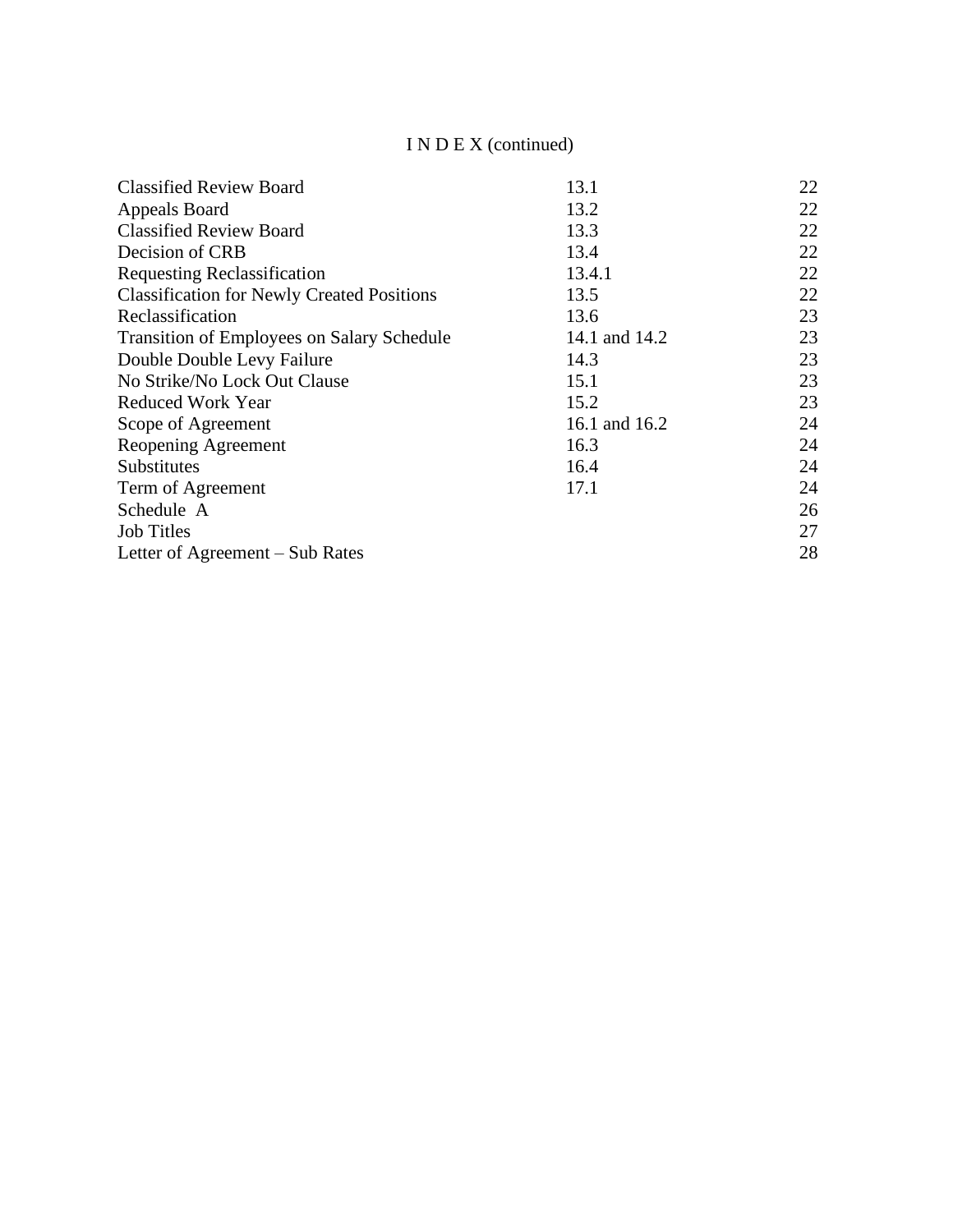| $\mathbf{1}$                                                                                             | <b>AGREEMENT</b>                                                                                                                                                                                                                                                                                                                                                                                                                                                                                                                                                                                                                                                                                                                                                                                                                                                                                   |
|----------------------------------------------------------------------------------------------------------|----------------------------------------------------------------------------------------------------------------------------------------------------------------------------------------------------------------------------------------------------------------------------------------------------------------------------------------------------------------------------------------------------------------------------------------------------------------------------------------------------------------------------------------------------------------------------------------------------------------------------------------------------------------------------------------------------------------------------------------------------------------------------------------------------------------------------------------------------------------------------------------------------|
| 2<br>3                                                                                                   | <b>By and Between</b>                                                                                                                                                                                                                                                                                                                                                                                                                                                                                                                                                                                                                                                                                                                                                                                                                                                                              |
| $\overline{4}$<br>5<br>6<br>7                                                                            | Peninsula School District, hereinafter called the "District" and Public School Employees of<br>Peninsula-Clerical, hereinafter called the "Association."                                                                                                                                                                                                                                                                                                                                                                                                                                                                                                                                                                                                                                                                                                                                           |
| 8                                                                                                        |                                                                                                                                                                                                                                                                                                                                                                                                                                                                                                                                                                                                                                                                                                                                                                                                                                                                                                    |
| 9<br>10                                                                                                  | ARTICLE I                                                                                                                                                                                                                                                                                                                                                                                                                                                                                                                                                                                                                                                                                                                                                                                                                                                                                          |
| 11                                                                                                       |                                                                                                                                                                                                                                                                                                                                                                                                                                                                                                                                                                                                                                                                                                                                                                                                                                                                                                    |
| 12                                                                                                       | <b>RECOGNITION</b>                                                                                                                                                                                                                                                                                                                                                                                                                                                                                                                                                                                                                                                                                                                                                                                                                                                                                 |
| 13<br>14<br>15<br>16<br>17<br>18<br>19<br>20<br>21<br>22<br>23<br>24<br>25<br>26<br>27<br>28<br>29<br>30 | Section 1.1.<br>The District hereby recognizes the Association as the exclusive representative of all employees in the<br>bargaining unit described herein. Included in the bargaining unit are secretarial-clerical,<br>paraprofessional assistant and instructional assistant employees, excluding Executive Assistants,<br>Administrative Secretary for Personnel, and Administrative Secretary/Business/Finance, payroll officer,<br>accountant-bookkeeper and the data processing supervisor. Nothing contained herein shall be construed<br>so as to include in the bargaining unit individuals in secretarial-clerical or instructional assistant<br>positions with the District who are ineligible for representation.<br>ARTICLE II<br><b>RIGHTS OF THE DISTRICT</b><br>Section 2.1.<br>The management of the District and the direction of the work force is vested exclusively with the |
| 31<br>32<br>33<br>34<br>35                                                                               | District subject to the terms of this Agreement. All matters not specifically and expressly covered by the<br>language of this Agreement shall be administered for its duration by the District in accordance with such<br>policies and procedures as it from time to time may determine.                                                                                                                                                                                                                                                                                                                                                                                                                                                                                                                                                                                                          |
| 36<br>37                                                                                                 | <b>ARTICLE</b><br>$\mathbf{III}$                                                                                                                                                                                                                                                                                                                                                                                                                                                                                                                                                                                                                                                                                                                                                                                                                                                                   |
| 38                                                                                                       | <b>RIGHTS OF EMPLOYEES</b>                                                                                                                                                                                                                                                                                                                                                                                                                                                                                                                                                                                                                                                                                                                                                                                                                                                                         |
| 39<br>40                                                                                                 |                                                                                                                                                                                                                                                                                                                                                                                                                                                                                                                                                                                                                                                                                                                                                                                                                                                                                                    |
| 41<br>42<br>43<br>44<br>45<br>46<br>47<br>48                                                             | <b>Section 3.1.</b><br>It is agreed that the employees shall be protected in the exercise of the right, freely and without fear of<br>penalty or reprisal, to join and assist the Association. The freedom of such employees to assist the<br>Association shall be recognized as extending participation in any lawful activity on behalf of the<br>Association.                                                                                                                                                                                                                                                                                                                                                                                                                                                                                                                                   |
|                                                                                                          | 2021-2023 Collective Bargaining Agreement<br>Page 1 of 28<br>action $e_{4z}$                                                                                                                                                                                                                                                                                                                                                                                                                                                                                                                                                                                                                                                                                                                                                                                                                       |

Peninsula Clerical Chapter #623 September 1, 2021 and Peninsula School District #401

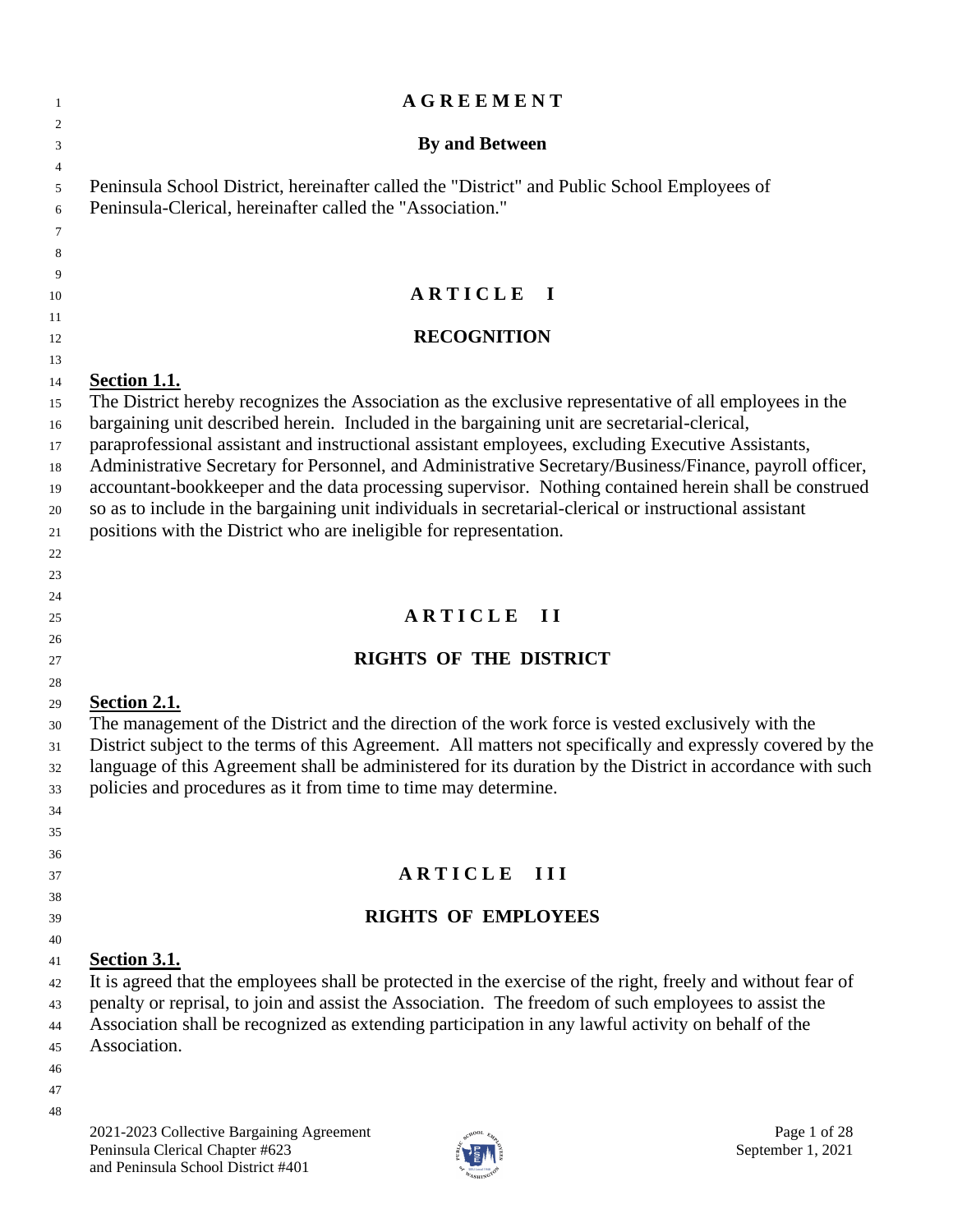## **Section 3.2.**

 Neither the District nor the Association shall unlawfully discriminate against any employee subject to this Agreement on the basis of race, creed, color, sex, religion, age or marital status or because of a

physical handicap with respect to a position, the duties of which may be performed efficiently by an

individual without danger to the health or safety of the physically handicapped person or others.

### **Section 3.3.**

An employee shall have the right, upon reasonable notice, to inspect the contents of his/her personnel

file. Inspection shall be in the presence of a District representative. File materials may be reproduced

for the employee as promptly as is feasible, upon request. An Association representative may, at the

employee's request, be present during the review of said employee's file.

 

# **Section 3.3.1.**

 No materials derogatory of the employee's conduct, service, character or personality shall be placed in the personnel file unless the employee has had the opportunity to read and respond to them. The employee shall acknowledge having read such material by affixing his/her signature to the copy to be filed. The employee shall have the right to his/her own version of the incident or statement and have his/her statement attached to the original document(s).

# **A R T I C L E I V**

# **RIGHTS OF THE ASSOCIATION**

# **Section 4.1.**

 The Association has the right and responsibility to represent the interests of all employees in the unit; to present its views to the District on matters of concern, either orally or in writing; to consult or to be consulted in accordance with Section 5.1 with respect to the formulation, development, and implementation of industrial relations matters and practices relating to this bargaining unit which are within the authority of the District; and to enter collective negotiations with the object of reaching an

agreement applicable to all employees within the unit.

#### **Section 4.2.**

 The District, as part of the general orientation of each new employee within the unit subject to this Agreement upon request, shall provide such employee with a copy of this Agreement to be furnished to the District by the Association. The District shall provide the Association with the following information upon request: name, address, position, work site location, hire date, hours of work, and rate of pay.

# **Section 4.3.**

The Association reserves and retains the right to delegate any right or duty contained herein to

appropriate officials of the Public School Employees of Washington State Organization.

# 

# **Section 4.4.**

- The President of the Association and his/her designated representatives will be provided time off without
- loss of pay to a maximum total of three (3) days per year to attend regional or state meetings when the
- purpose of those meetings is in the best interests of the District as determined by the District
- administration. In the event an employee is elected to the Public School Employees State Board, and the

2021-2023 Collective Bargaining Agreement **Page 2** of 28 Peninsula Clerical Chapter #623 September 1, 2021 and Peninsula School District #401

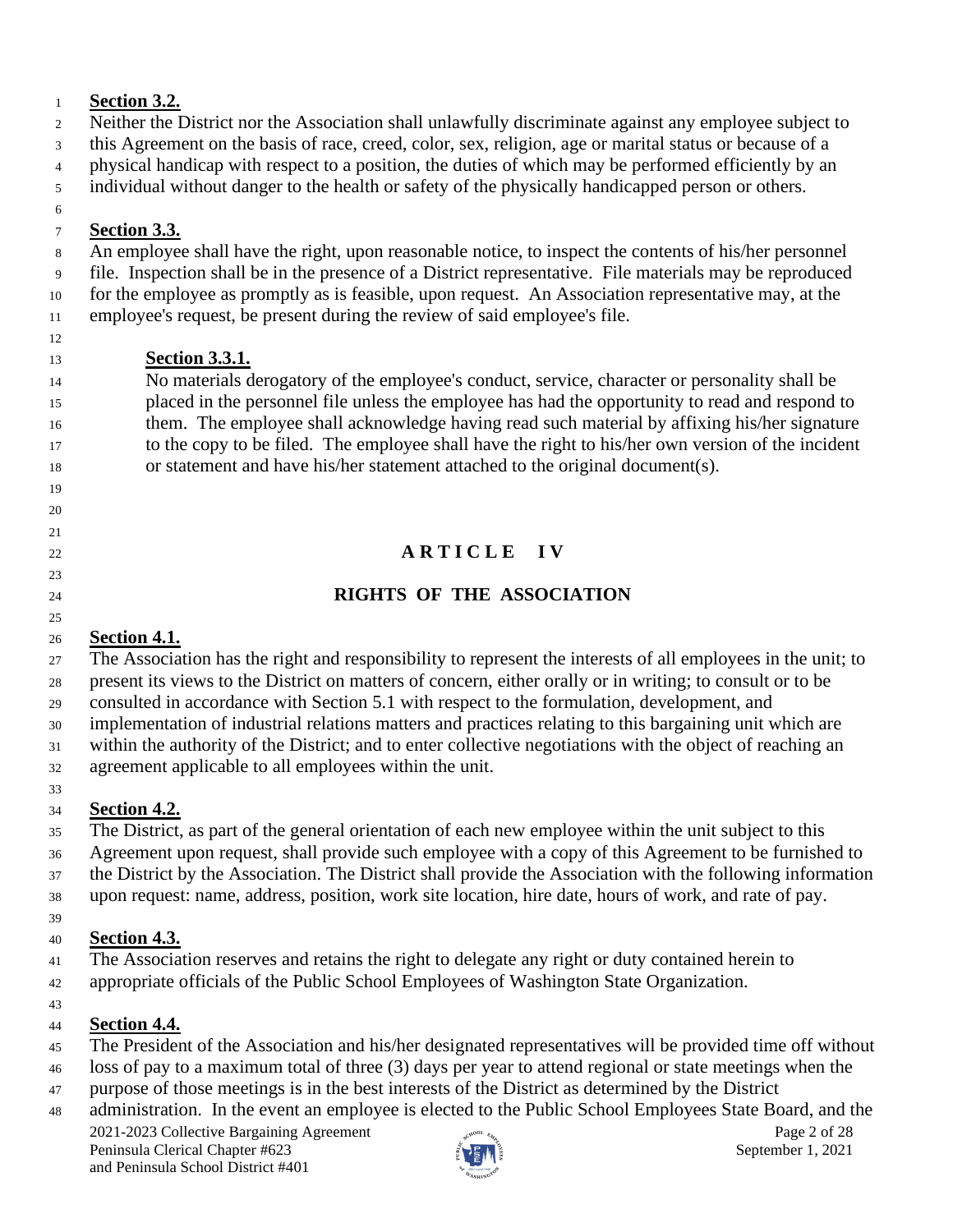District is so notified in writing prior to the commencement of the school year, such individual shall

have up to four (4) days total during the school year. The Association shall reimburse the District for the

cost of required substitutes.

### 

# **Section 4.5.**

 Upon request and at a time mutually agreed upon by the parties, the District shall provide the Public School Employees of Washington with information regarding each employee in the bargaining unit.

# **Section 4.6. Bulletin Boards.**

 The District shall provide bulletin board space for the use of the Association. The bulletins posted by the Association are the responsibility of the officials of the Association. Each bulletin shall be signed by the Association official responsible for its posting. Unsigned notices or bulletins may not be posted. There shall be no other distribution or posting by employees or the Association of pamphlets, advertising, political matters, notices of any kind, or literature on District property, other than herein

- provided.
- 

# **Section 4.6.1.**

 The responsibility of the prompt removal of notices from the bulletin boards after they have served their purpose shall rest with the individual who posted such notices.

# **Section 4.7.**

The Association and its representatives shall have the right to use employee mail boxes and/or the

District courier service to communicate to its members. This shall include freedom from any censorship

or screening by the District prior to distribution. The Association shall have the right to use District

buildings for meetings and to transact official business on District property at all reasonable times,

 provided that such activities do not interfere with nor interrupt normal District operations or other scheduled building activities as determined by checking with the appropriate administrator and

completing facility use forms. The Association shall hold the District harmless from all liability,

damages of any kind, and costs of attorney fees in defending the legality of this section.

# **Section 4.8.**

The Association shall be notified by the District of any grievances or disciplinary actions of any

employee in the unit. The Association is entitled to have representatives at hearings conducted by any

 District official or body arising out of grievance and to make known the Association's views concerning the case.

# **Section 4.9.**

 The District will provide the Association reasonable access to new employees of the bargaining unit for the purposes of presenting information about their exclusive bargaining representative to the new employee. The presentation may occur during a new employee orientation provided by the District, or at another time mutually agreed to by the District and the Association. No employee may be mandated to attend the meetings or presentations by the Association. "Reasonable access" for the purposes of this section means: (a) the access to the new employee occurs within ninety (90) days of the employee's start date within the bargaining unit; (b) The access is for no less than thirty (30) minutes; and (c) The access occurs during the new employee's regular work hours at the employee's regular worksite, or at a location mutually agreed to by the District and Association. Bargaining unit employees asked to provide the orientation by the Association must do so outside of their normal work hours.

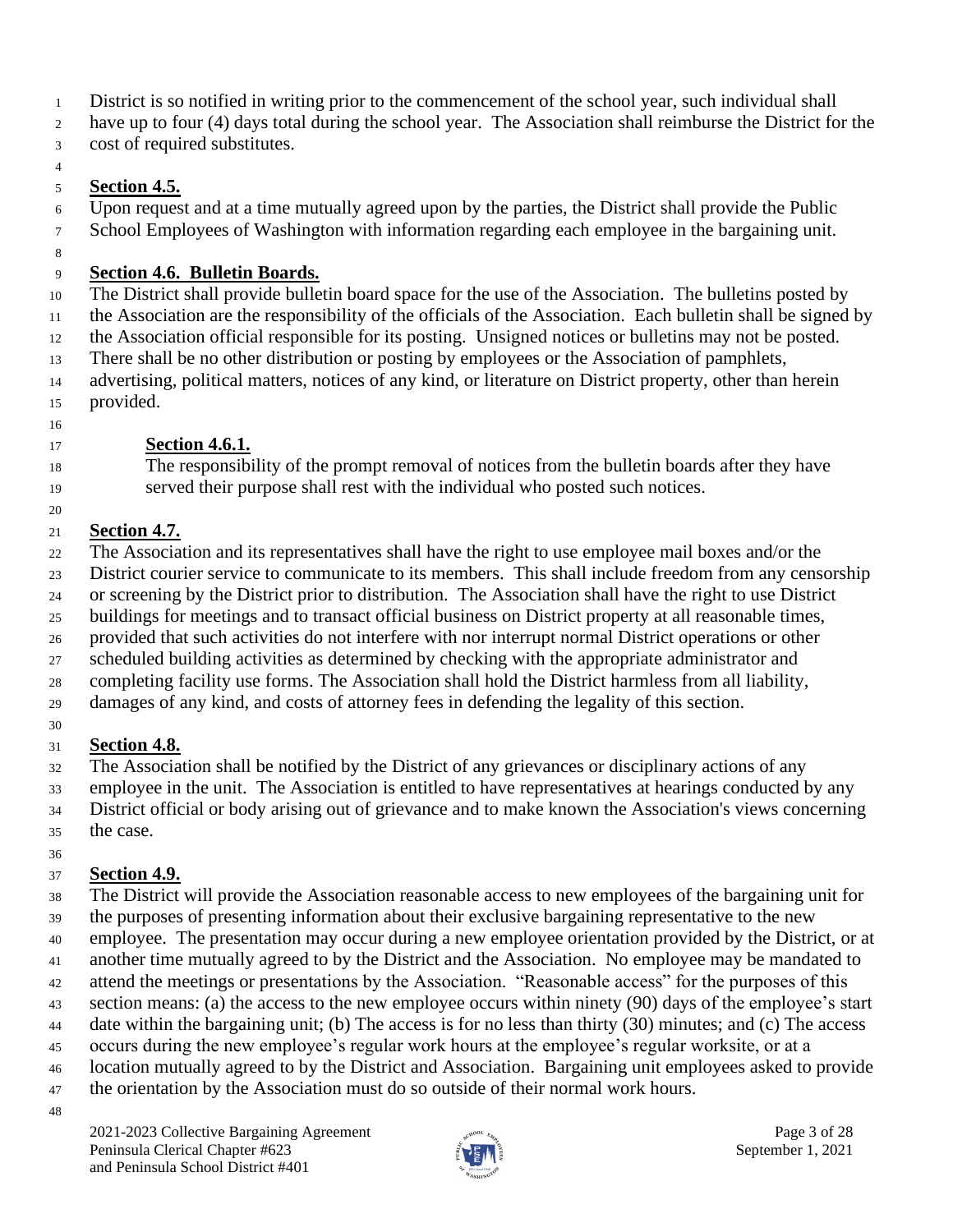### **A R T I C L E** V  $\mathfrak{D}$  **ASSOCIATION REPRESENTATION Section 5.1.** The Association will designate a negotiations team who will meet with the Superintendent of the District and/or his/her designated representatives on a mutually agreeable regular basis to discuss appropriate matters. The District will allow sufficient time during working hours for Association representation to prepare an agenda for meetings scheduled with the Superintendent and will provide suitable space to conduct such meetings. The negotiations team shall use a joint interest-based problem-solving process and obtain training as needed. The negotiations team shall also annually review and develop a professional development plan for bargaining unit members. **A R T I C L E V I RIGHTS OF WORK AND OVERTIME Section 6.1. Assignment of Shifts.** Each employee shall be assigned to a definite shift and work week with designated times of beginning and ending which shall not be changed without prior notice to the employee of one (1) calendar week; provided, however, this notice may be waived by the employee. Changes in schedule must be approved by an employee's principal and/or program administrator. The normal work week shall consists of five (5) consecutive days, Monday through Friday, followed by two (2) consecutive days of rest, Saturday and Sunday. **Section 6.2. Minimum Position Length.** The District agrees that there will not be any positions less than three (3) hours except when the District has additional time of less than three (3) hours that has been offered to each available bargaining unit employee within the building and rejected. Positions which due to program need, have been offered at less than three hours, upon vacation of that position, may be reposted and filled at less than three (3) hours. The District will not reduce an employee's total hours worked to less than three (3) hours a day unless dictated by the educational needs of the program or unless the position is being eliminated in its entirety. If the District reduces, but not eliminates a position, an employee's total hours to less than three (3) hours per day, the Association president shall be notified. **Section 6.3. Notice of Assignment.** All less than 260 day employees will be provided written notice of the following school year's tentative assignment (position/hours/location) at least five (5) school days prior to the end of the current student school year. **Section 6.4. Rest Breaks.** Any shift of three (3) paid hours or more shall receive one (1) paid fifteen (15) minute rest break. Any shift of six (6) paid hours or more shall receive two (2) paid fifteen (15) minute rest breaks.

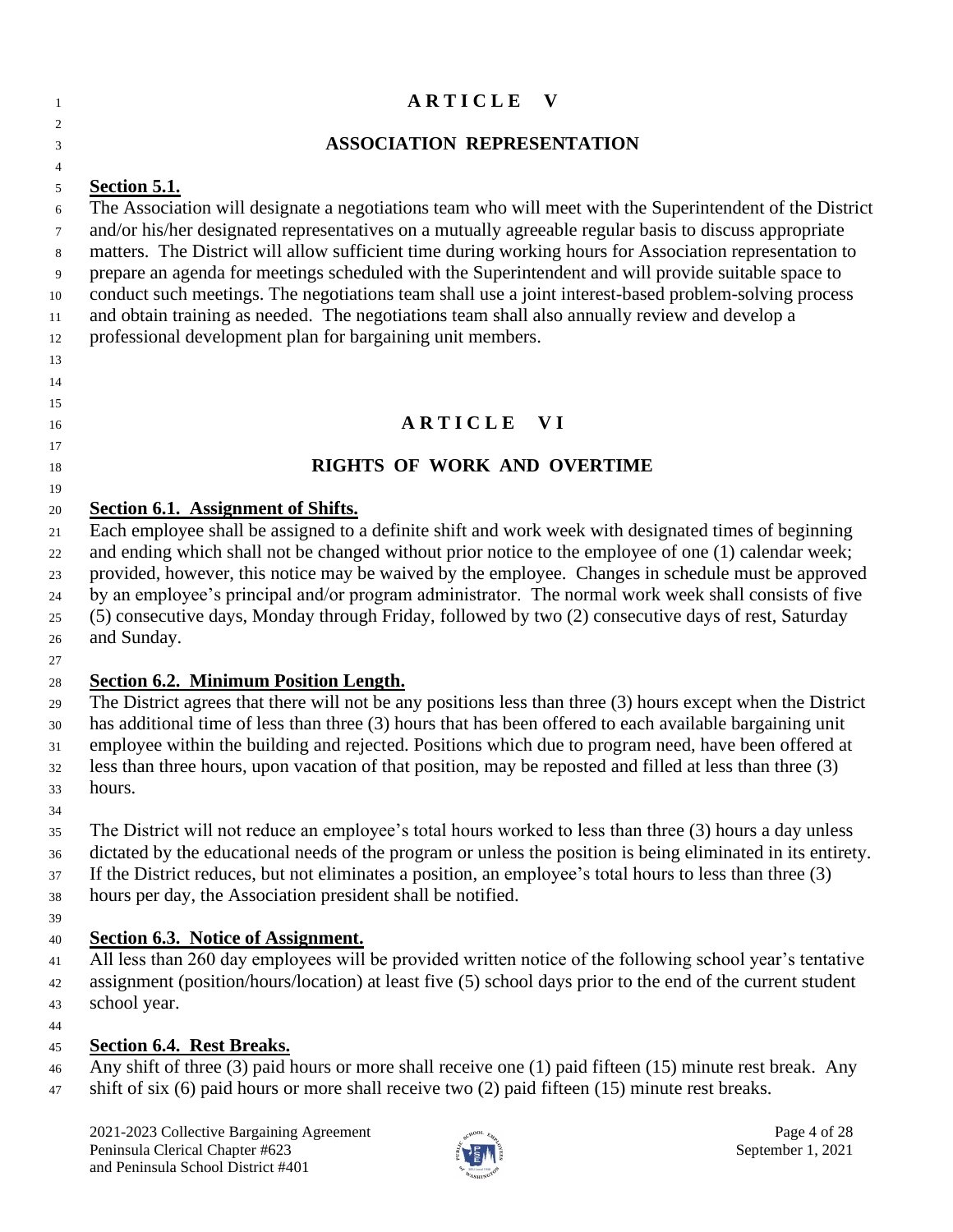# **Section 6.5. Shift Premium.**

- The first shift is defined as any work shift between the hours of 6:00 a.m. and 6:00 p.m. All hours
- worked after 6:00 p.m. shall receive twenty-five cents (\$0.25) per hour shift differential.
- 

# **Section 6.6. Lunch Breaks.**

- Each shift of at least five (5) hours shall include a thirty (30) minute uninterrupted unpaid lunch period.
- Employees required to work through their regular lunch periods will be given time to eat at a time
- agreed upon by the employee and his/her supervisor. In the event the District requires an employee to
- forego his/her lunch period and the employee works his/her entire shift, including the lunch period,
- he/she shall be compensated for the foregone lunch period at overtime rates.
- 

# **Section 6.7.**

- In the event of unusual school closure due to inclement weather, plant in-operation, or the like, the
- District will make every effort to notify each employee to refrain from coming to work through
- established District emergency announcements. Employees reporting to work shall receive a minimum
- of two (2) hours pay at base rate in the event of such a closure; provided, however, no employee shall be
- entitled to any such compensation in the event established District announcements have been made.
- 
- Employees whose work shift is operating during snow or emergency closures, who prefer to stay home, can use vacation days, compensatory time or be allowed to make up the hours lost.
- 

# **Section 6.8.**

After three (3) consecutive working days (or earlier at the request of the principal or supervisor),

 employees assigned to work a shift regularly filled by a higher classification employee shall receive compensation equal to that normally received by the employee in the higher classification.

#### **Section 6.9. Overtime.**

 In the assignment of overtime, the District agrees to provide the employee with as much advance notice as practicable in the circumstances. Normally, an employee designated to work overtime on days

- outside his/her work week will be advised of the possibility no later than twenty-four (24) hours prior to
- the end of his/her last shift before the overtime commences. Employees must receive approval from
- their administrator to work overtime prior to working the additional hours.
- **Section 6.10.**

 All hours worked in excess of forty (40) hours per week shall be compensated at the rate of one and one-half (1½) times the employee's base pay.

# **Section 6.10.1. Compensatory Time.**

- 
- 
- Comp time will be defined as time worked beyond an employee's regular work schedule and which is allowed to be taken as time off at another time.
- 

- Employees who receive approval or are requested to work beyond their regular work schedule per week may request compensatory time in lieu of additional pay. If compensatory time is requested and approved, the following conditions will apply:
- A. All hours worked beyond the regular work schedule must receive prior approval from the appropriate supervisor.

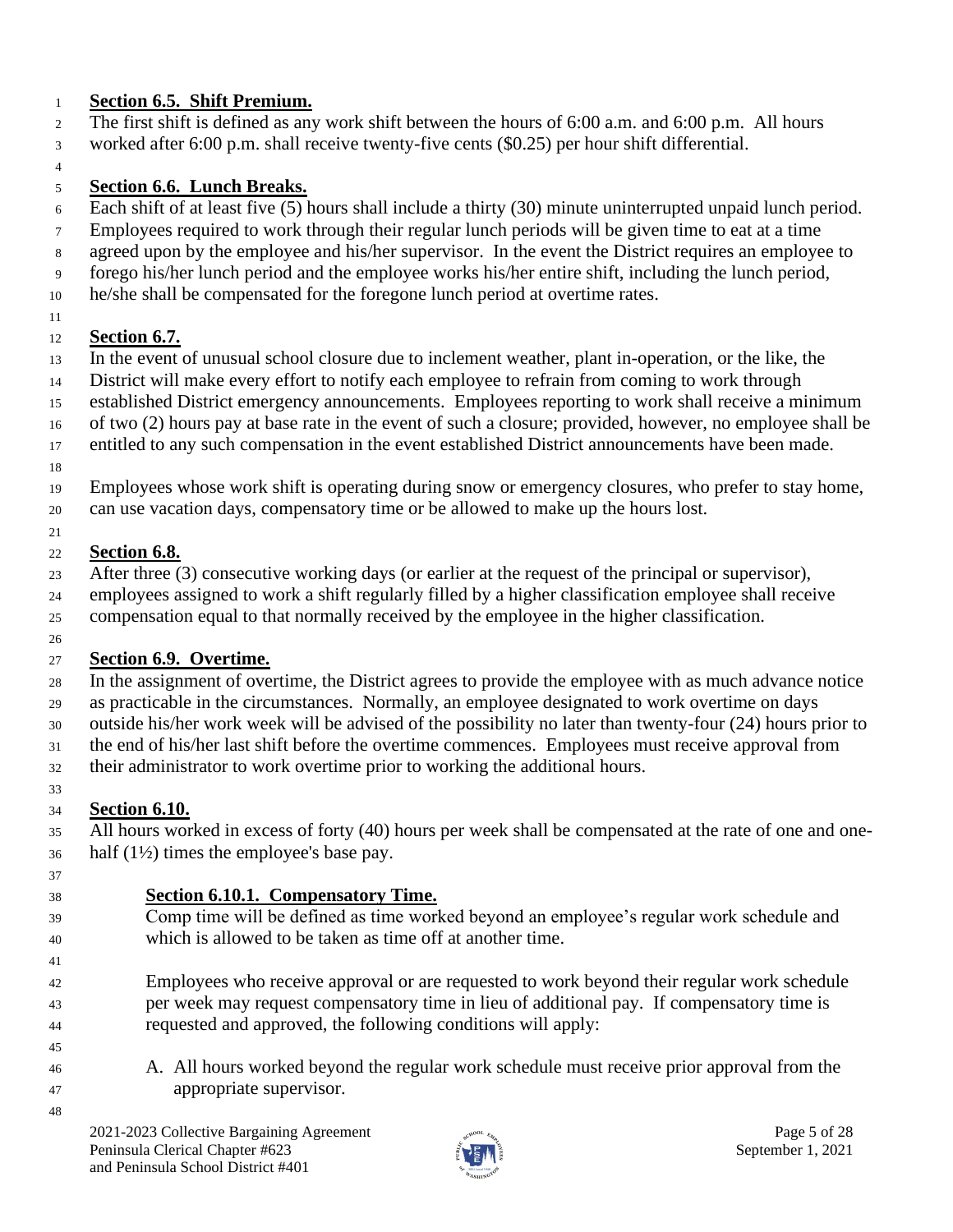- B. If the employee and supervisor mutually agree that compensatory time will be taken in lieu of additional pay, the date(s) such compensatory time will be used must also be mutually scheduled before the additional time is worked.
- C. The agreement to work additional time in exchange for compensatory time and the date on which the compensatory time will be taken will be documented on a District-provided form.
- D. Overtime taken as compensatory time must be taken within the work year the overtime /compensatory time was earned. An employee may not accumulate more than a bank of twenty (20) hours of total compensatory time in lieu of overtime. If the compensatory time cannot be or is not taken within the work year, the employee must be paid at the appropriate rate at the end of the work year. Overtime is defined as those hours worked beyond forty (40) hours in a one week period.
- E. Time accrued under forty (40) hours per week will be compensated on an hour basis (straight 16 time). Time earned beyond forty (40) hours per week will be taken at one and one-half  $(1/2)$ hours of compensatory time for each hour worked.

### **Section 6.11.**

 

20 All hours worked on the sixth (6th) day shall be compensated at the rate of one and one-half  $(1/2)$  times the employee's base pay. This shall not include hours spent in in-service training as per Section 9.3.5.

22 Such hours shall be compensated at regular time in accordance with Section 9.3.5 or 9.3.7 unless employee exceeds a forty (40) hour workweek. All hours worked on the seventh (7th) day shall be

compensated at the rate of two (2) times the employee's base pay.

# **Section 6.12.**

 Employees called back on a regular work day or called on the sixth (6th) or seventh (7th) consecutive work day shall receive no less than two (2) hours pay at the appropriate rate.

#### **Section 6.13.**

 Employees selected for or appointed to school or District committees shall be paid their regular hourly wage. If total work hours exceed forty (40) hours during one (1) week, the overtime rate shall apply.

# **A R T I C L E V I I**

# **HOLIDAYS AND VACATIONS**

# **Section 7.1. Holidays.**

All twelve (12) month employees shall receive the following paid holidays:

- 1. New Year's Day 7. Veterans' Day
- 2. Martin Luther King, Jr. Day 8. Thanksgiving Day
- 3. Presidents' Day 9. Day after Thanksgiving Day
- 4. Memorial Day 10. Day before or after Christmas
- 5. Independence Day 11. Christmas Day
	-

2021-2023 Collective Bargaining Agreement **Page 6** of 28 Peninsula Clerical Chapter #623 September 1, 2021 and Peninsula School District #401

- 
- 
- 
- 
- 
- 6. Labor Day 12. Day before or after New Year's Day

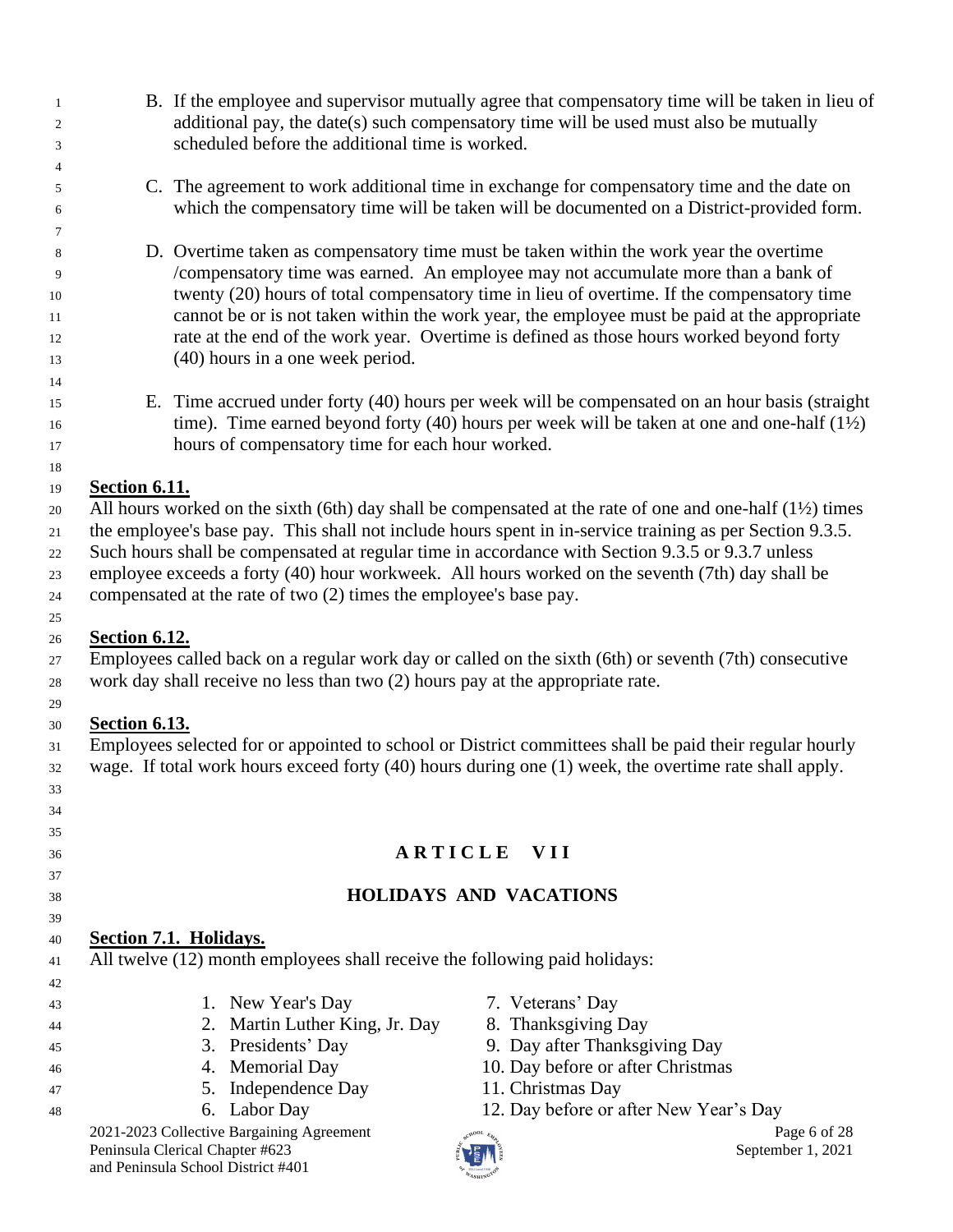- Less than twelve (12) month employees shall receive the following paid holidays: 1. Martin Luther King, Jr. Day 7. Thanksgiving Day 2. Presidents' Day 8. Day after Thanksgiving Day 3. Memorial Day 9. Christmas Day 4. Independence Day (for employees with 210 or more work days)
- 5. Labor Day
- 6. Veteran's Day

# **Section 7.2.**

 Any holiday proclaimed by the federal or state government, including any of the present holidays that may be granted on the Monday following the holiday, and proclaimed to be a school holiday by the Superintendent of Public Instruction, shall be considered a paid holiday.

# **Section 7.3. Unworked Holidays.**

 Eligible employees shall receive pay equal to their normal work shift at their base rate in effect at the time the holiday occurs. An employee who is on the active payroll on the holiday and has worked either

his/her last scheduled shift preceding the holiday or his/her first scheduled shift succeeding the holiday,

and is not on leave of absence, shall be eligible for pay for such unworked holiday. An exception to this

requirement will occur if the employee can furnish proof satisfactory to the District that because of

illness he/she was unable to work on either of such shifts, and his/her absence previous to such holiday

by reason of such illness has not been longer than thirty (30) regular work days.

# **Section 7.4. Worked Holidays.**

 Twelve (12) month employees who are required to work on the above described holidays shall receive the pay due them for the holiday, plus their base rate for all hours worked on such holidays, unless the employee starts to work at 6:00 p.m. or thereafter on that date. Other employees shall be compensated at time and one-half for hours actually worked on the above described holidays.

# **Section 7.5. Holidays During Vacation.**

 Should a holiday occur while an employee is on vacation, the employee shall be allowed to take one (1) extra day of vacation with pay in lieu of the holiday as such. If one of the above holidays falls on a weekend, the employee shall be given one (1) day's pay at his/her base rate.

### **Section 7.6.**

 The vacation credit to which twelve (12) month employees shall be entitled shall be computed in accordance with Section 14.1., and the following: An employee with one (1) year of service shall earn twelve (12) days paid vacation credit. An employee shall earn one (1) additional day per year after the first year up to a maximum of twenty (20) days. For every regular work day from which an employee is absent on vacation, sick leave, bereavement leave or personal leave, the hours of the employee's normal work shift shall be credited as if worked.

### **Section 7.7.**

- Eligibility for use of vacation credit shall be determined as follows: A twelve (12) month employee
- becomes eligible to use his/her vacation credit after six months of working in the twelve (12) month
- position. Time on layoff and time on authorized leave of absence will not be counted as continuous
- service for the purpose of establishing and retaining anniversary dates. Any vacation days currently due,

2021-2023 Collective Bargaining Agreement Page 7 of 28<br>
Peninsula Clerical Chapter #623 September 1, 2021 Peninsula Clerical Chapter #623 and Peninsula School District #401

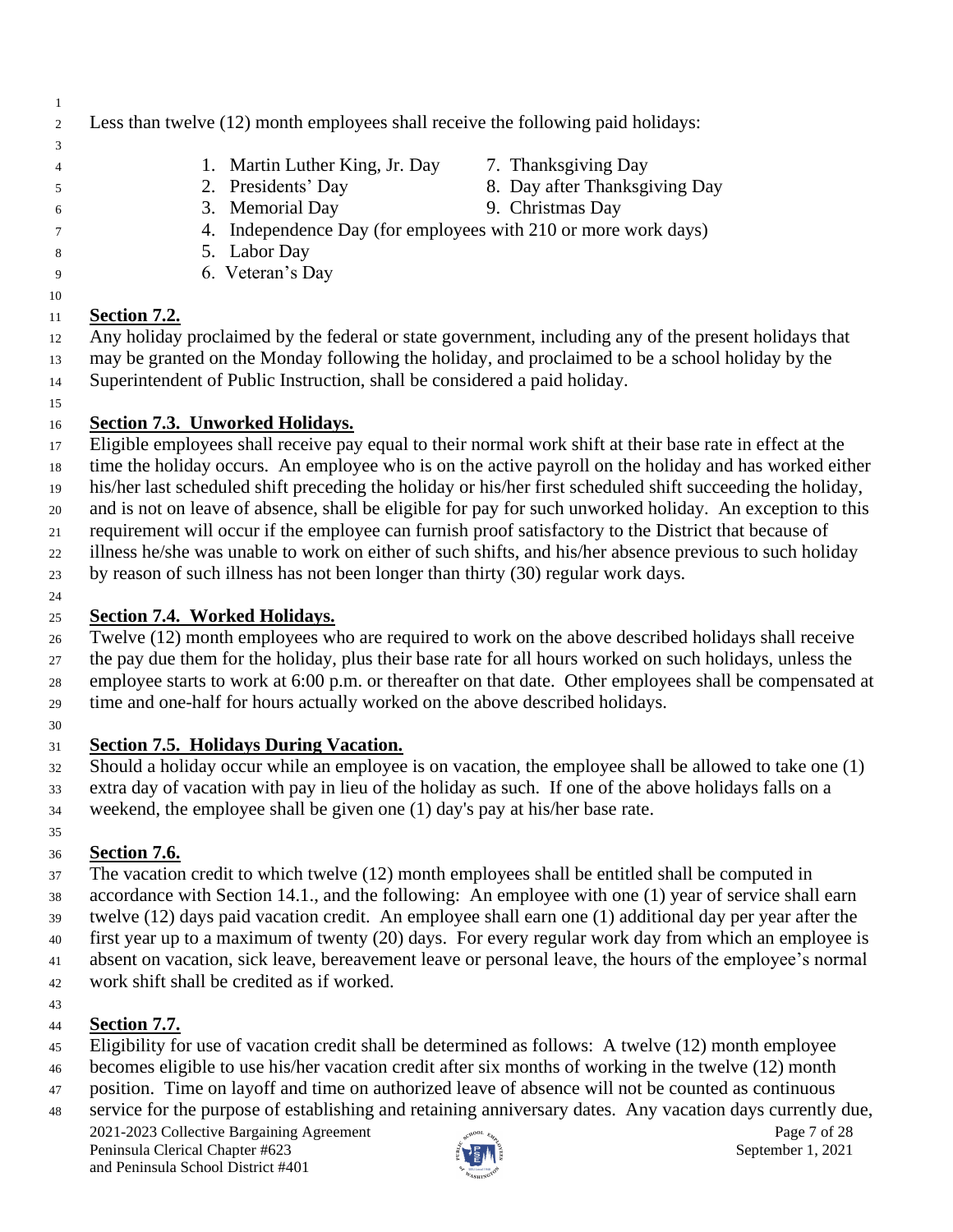| $\mathbf{1}$   | but unused by the employee's anniversary date each year, may be carried over for one (1) year following     |
|----------------|-------------------------------------------------------------------------------------------------------------|
| $\overline{2}$ | the anniversary date. No vacation may be carried over for more than one (1) year beyond the date on         |
| 3              | which it became due; provided, however, no employee shall be denied accrued vacation benefits due to        |
| $\overline{4}$ | District employment needs.                                                                                  |
| 5              |                                                                                                             |
| 6              | Section 7.8.                                                                                                |
| $\tau$         | For the purpose of determining eligibility for paid holidays and vacations pursuant to this Article, twelve |
| 8              | (12) month employees shall be defined as those persons who actually work or are on the job a minimum        |
| 9              | of two hundred twenty (220) days per year.                                                                  |
| 10             |                                                                                                             |
| 11             |                                                                                                             |
| 12             |                                                                                                             |
| 13             | ARTICLE VIII                                                                                                |
| 14             |                                                                                                             |
| 15             | <b>LEAVES</b>                                                                                               |
| 16             |                                                                                                             |
| 17             | Section 8.1. Sick Leave.                                                                                    |
| 18             | Each employee shall accumulate one (1) day of sick leave for each calendar month worked; provided,          |
| 19             | however, that no employee shall accumulate more than one hundred eighty (180) days total or less than       |
| 20             | eleven $(11)$ days of sick leave per school year, or at least that portion of eleven $(11)$ days which      |
| 21             | represents the relationship between days worked and the amount of days normally worked in a full            |
| 22             | school year.                                                                                                |
| 23             |                                                                                                             |
| 24             | Sick leave shall be vested when earned and may be accumulated from year to year. The District shall         |
| $\sim$ $\sim$  | project the number of ennual days of sight leave at the beginning of the school year. Sight leave benefits  |

 project the number of annual days of sick leave at the beginning of the school year. Sick leave benefits shall be paid on the basis of base hourly rate applicable to the employee's normal daily work shift at the time sick leave is taken, and the accumulated benefits will be expended on an hourly rather than a daily basis.

Sick leave with pay will be allowed when an employee is unable to perform his/her duties because of:

 A. Personal illness, injury or pregnancy;

- B. Appointments with medical or dental doctors or other legally recognized practitioners to prevent illness or preserve health of the employee which cannot be scheduled outside work hours; or
- C. Health conditions of family members as required by RCW 49.12.270 as currently or hereafter amended (e.g. child, spouse, parent, parent-in-law or grandparent) or the serious health condition of a grandchild.
- As part of the sick leave provisions, each employee shall be granted three (3) personal leave days per year. These days may be taken at the employee's discretion and reasons need not be given. Personal leave days are not accumulated. Personal leave days shall not be used on days immediately preceding or following holidays or vacation periods, nor to extend other leaves, except for religious holidays or extraordinary family related events (e.g., weddings or graduations) where scheduling the event is outside the control of the employee and with approval from Human Resources. These days will be charged to sick leave.

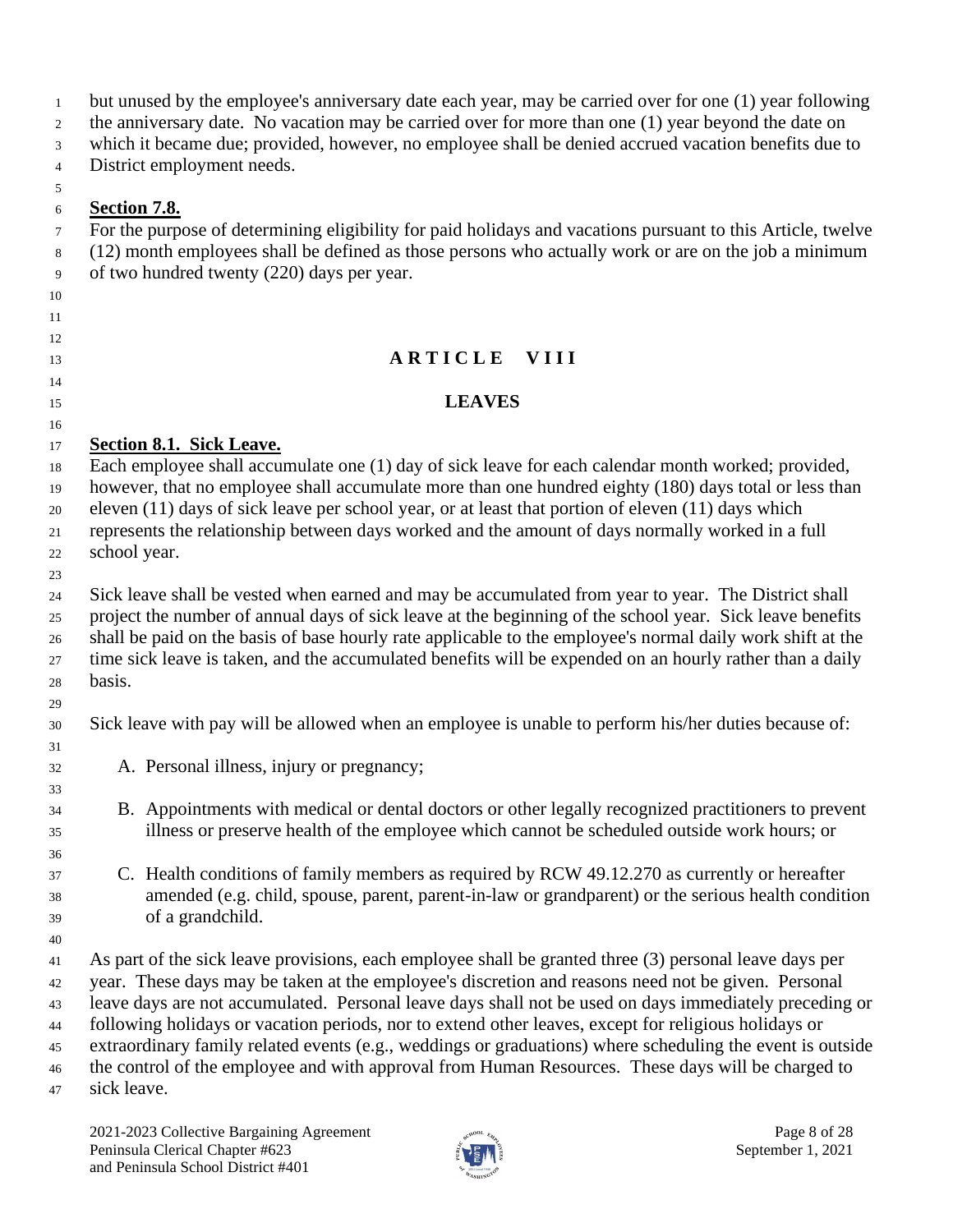- The District shall provide each employee with a monthly report of his/her accumulated leave and all transactions concerning his/her leave days within that period of time.
- 

 Upon return to employment with the District, any former employee shall be credited with the balance of unused leave accumulated at the time of termination of his/her employment with the District.

 An employee who has exhausted his/her accumulated sick leave and who is unable to perform the duties because of personal illness, maternity or other disability shall, upon request, be granted additional leave without pay. Application for sick leave without pay and for renewal of sick leave without pay shall be

made in writing to the Superintendent, accompanied by a doctor's verification and estimated time of

- recovery. The District reserves the right to require reasonable proof of illness.
- The returning employee may return to the same position provided the return from paid or

 uncompensated sick leave is within one (1) scheduled work year. Absences beyond one (1) scheduled work year will be according to the provisions of Section 8.5, Leave of Absence.

# **Section 8.1.1. Sick Leave Buy Back.**

 Employees may cash in unused sick leave days above an accumulation of sixty (60) days at a ratio of one full day's monetary compensation for four (4) accumulated sick leave days. At the employees' option, they may apply for their unused sick leave days in January of the school year following any year in which a minimum of sixty (60) days of sick leave is accrued and each January thereafter, at a rate equal to one day's monetary compensation to the employee for each four (4) full days of accrued sick leave. The employee's sick leave accumulation shall be reduced four (4) days for each day compensated.

 At the time of separation from school district employment due to retirement\* or death, an eligible employee or the employee's estate shall receive remuneration at a rate equal to one (1) day's current monetary compensation to the employee for each four (4) full days accrued sick leave for illness or injury.

 \*For the purposes of this provision, retirement shall be defined as when an employee is eligible to receive benefits under the Public Employment Retirement system.

# **Section 8.1.2.**

 Employees shall be entitled to utilize family leave consistent with State and Federal regulations and Board Policy 5310.

# **Section 8.1.2.1.**

 Employees shall be eligible to receive Paid Family and Medical Leave (PFML) under the Washington State Family and Medical Leave and Insurance Act. The District shall pay the statutory employer wage premium and the employee shall pay the statutory individual wage premium to fund this leave.

- 
- 



 After an absence of four (4) consecutive days, an employee may be asked to provide verification from a health care professional.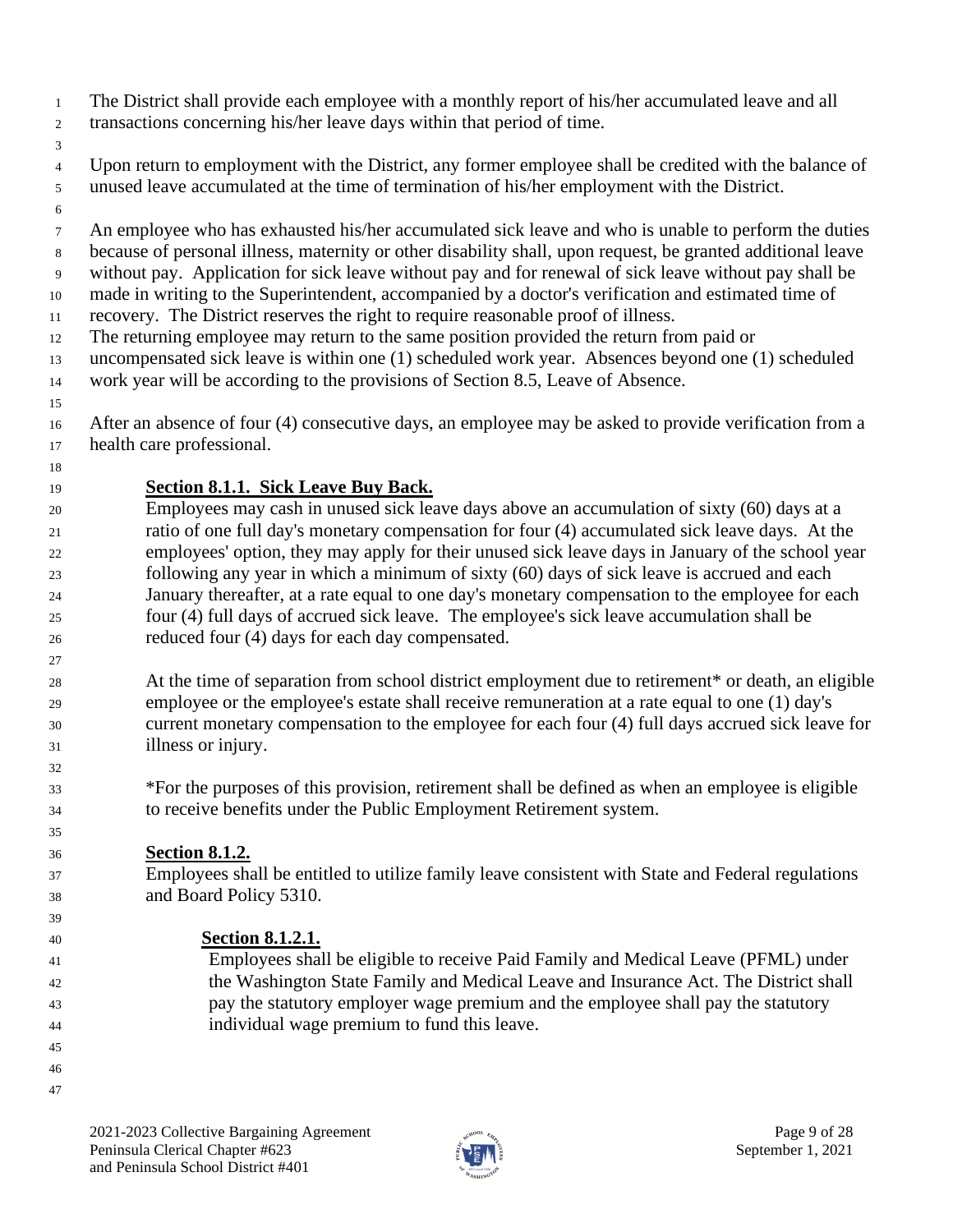### **Section 8.2. Bereavement Leave.**

- A. Up to five (5) days leave for the death of a spouse, domestic partner, mother, father, son, daughter, step-son, step-daughter, mother-in-law, father-in-law, sister, brother, grandparents, a member of the educator's household, or any family member as defined in [RCW 49.46.210](https://app.leg.wa.gov/rcw/default.aspx?cite=49.46.210) shall be granted.
- B. Up to one (1) day maximum leave for funerals of other relatives or close friends shall be granted.
- C. Such leave shall not be accumulated.
- D. If an employee needs more leave than provided in paragraph A or B, the employee shall contact Human Resources who will process the request for approval.

### **Section 8.3. Judicial Leave.**

 In the event the employee subject to the Agreement is summoned to serve as a juror, or appear as a witness in court, or is named as codefendant with the School District, he/she shall receive his/her normal day's pay for each day he/she is required in court. In the event that the employee is a party (plaintiff or defendant) in court action, he/she may request a leave of absence which may be granted without pay.

### **Section 8.4. Professional Conferences and Meetings.**

 All substitutes, travel and per diem expenses will be paid by the District in instances where the employee is requested by the District to represent the District at professional conferences, meetings, symposiums and seminars. Employees who voluntarily attend such meetings and conferences may be partially reimbursed for attendance at such activities subject to the approval of the Superintendent.

### **Section 8.5. Leave of Absence.**

Upon recommendation of the immediate supervisor through administrative channels to the

Superintendent, and upon approval of the Board of Directors, an employee may be granted a leave of

absence for a period not to exceed the remainder of one (1) year (September-August). Request for such

leave is to be made in writing. A leave of absence is to be requested and granted only for a specific

 period of time and, when granted, will be without compensation. Such leave may be for the purpose of the health care of a family member with a serious health condition or a newborn or education, etc.

 The returning employee will not necessarily be assigned to the identical position occupied before the leave of absence. However, provided a vacancy exists for which the employee is qualified, the

 employee shall be reinstated to a position equivalent in duties and salary to that held at the time the request for leave of absence was approved.

 Upon returning from leave of absence, the employee's seniority shall be adjusted by removing the leave of absence time from total service time unless the leave was due to personal disability or lasted less than ten (10) working days.

### **Section 8.6.**

The employee will retain accrued sick leave and vested vacation rights while on leave of absence

 without pay. However, vacation credits and sick leave shall not continue to accrue while the employee is on leave of absence without pay.

2021-2023 Collective Bargaining Agreement **Page 10** of 28 Peninsula Clerical Chapter #623 September 1, 2021 and Peninsula School District #401

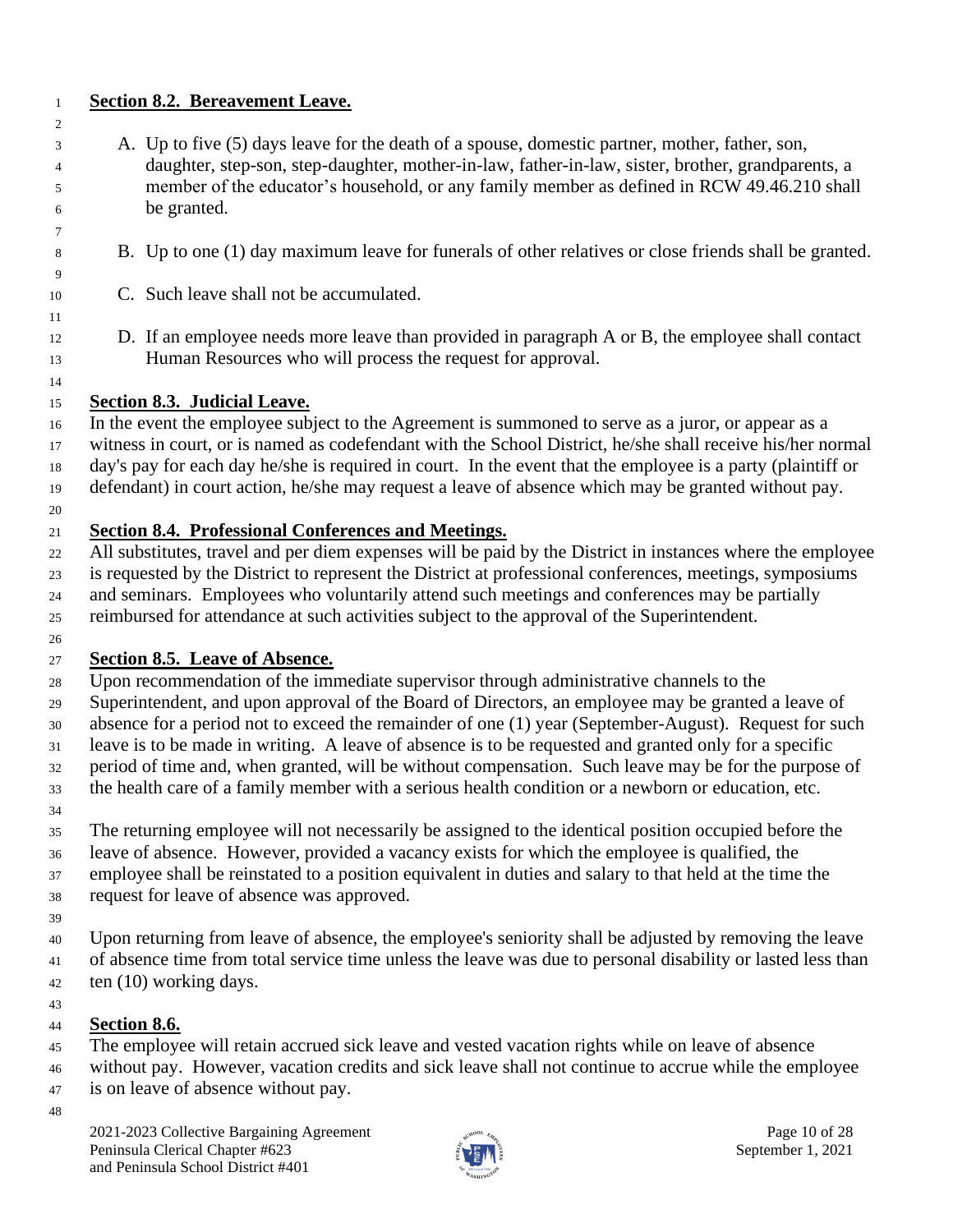### **Section 8.7. Leave Share Provisions.**

 A. Employees are granted the right to donate sick leave/annual leave to come to the aid of another employee who has been called to active military service or exhausted his/her sick leave provisions and who is suffering from an extraordinary or severe illness, injury, impairment or physical or mental condition which is life threatening and which has caused or is likely to cause the employee to take leave without pay or terminate his or her employment. B. Employees requesting the use of donated sick leave/annual leave must complete the appropriate form identifying the number of sick leave days needed. A doctor's verification must be provided. C. The leave recipient shall be paid his or her regular rate of pay; therefore, one (1) hour of shared leave may cover more or less than one (1) hour of the donor to the recipient. D. Sick leave donors must have an accumulated sick leave balance of more than 176 hours and the transfer of sick leave donation will not cause the accumulated leave to go below 176 hours. A minimum balance of ten (10) annual leave days must be maintained. E. While an employee is on donated leave, he/she shall be classified as an employee and receive the same treatment in respect to salary, wages, and employee benefits as the employee would normally receive if using accrued annual leave or sick leave. F. The District procedures for transfer and accountability of the sick leave/annual leave donations will be followed. The provisions in this section and in the procedures will follow the regulations established in WAC 392-126. **A R T I C L E I X WORKING CONDITIONS Section 9.1. Safe Working Conditions.** Employees are encouraged to report safety and health concerns to their immediate supervisor promptly, whether the concern relates to people or facilities. If the employee does not feel supported at this level, the concern should be raised with the building safety committee, the District safety committee, or the negotiations team identified in Section 5.1. The District will also follow RCW 28A.320.125, as applicable. A. The parties acknowledge that it is the obligation of the public schools to educate all students, including students who may be dangerous or violent. Nevertheless, it is reasonable for employees to expect appropriate support for dealing with such students, which may include (depending on the nature of the employee's position and the threat) specialized training, information sharing, protective equipment or student consequences consistent with the student's educational program and legal rights. Employees will be notified of the emergency response procedures for the building(s) in which they work. 

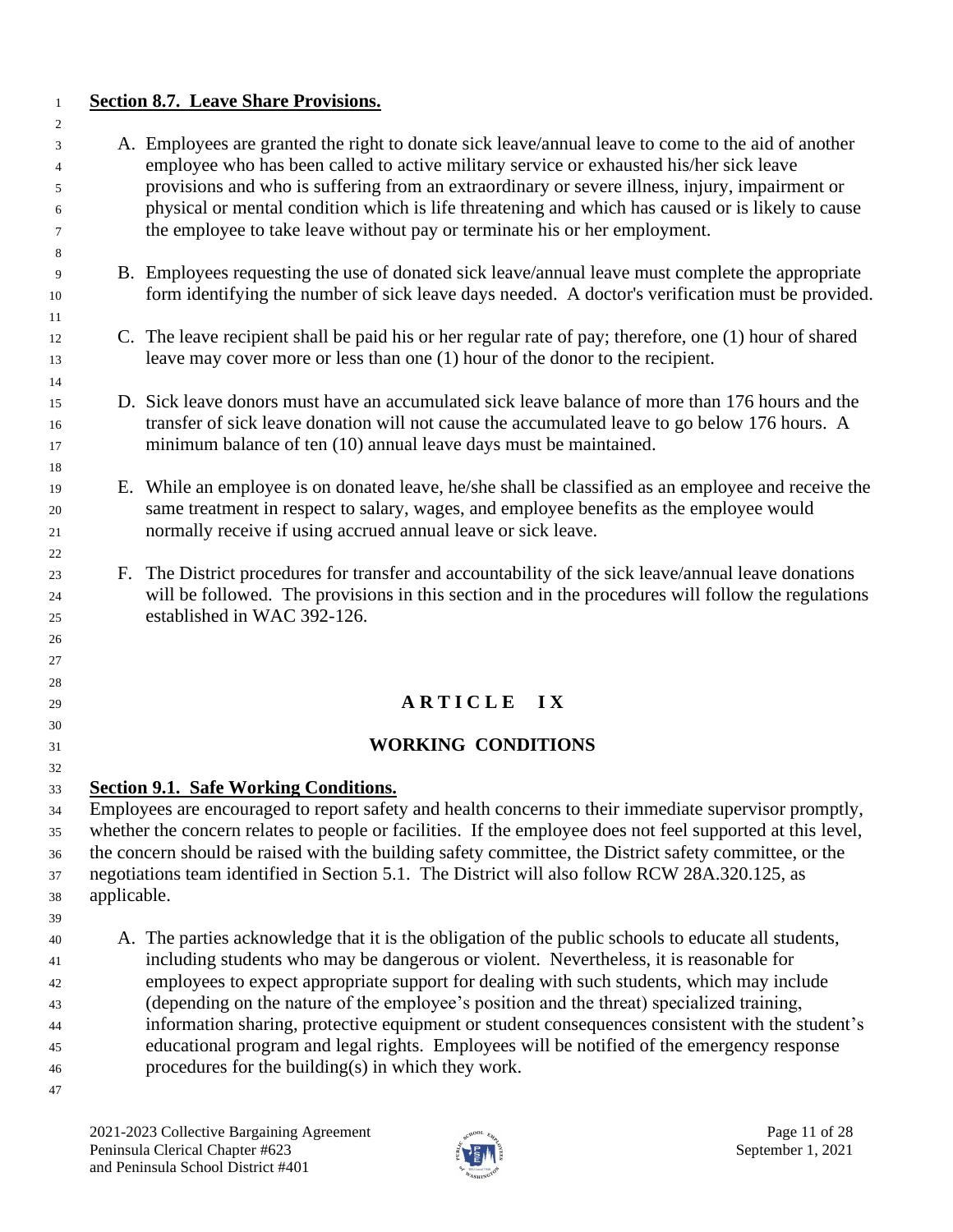Each building will have a set(s) of walkie-talkies for employee use and communication when working with students outside of the classroom and not within communication range of another staff member.

 The District recognizes that providing sufficient staffing, guidance, support and training to those employees, is a necessary component to ensuring the safety in our building settings. In situations where there is an escalation in the dangerous behavior of a student, the student services department will work to identify needed guidance, support and training and/or a modification in assignment of staff to work with that student. This will also include ensuring that paraeducators are provided appropriate information to respond to student behavior (behavior plans, health plans).

 In the event an adult is injured by a student, employees will file an incident report with copies filed with HR. The incident shall also be reported to Student Services.

 Training opportunities related to student behavior will be provided prior to the school year with an opportunity for additional training through the school year. Such training may vary building to building in order to best support the current needs of staff and students. This may include de- escalation training or other programs proven to be effective in working with students with significant behavior issues. The District will also continue to explore the most effective training to support staff in in working with students.

- B. The District will establish and enforce policies and procedures which enable employees to administer medications and medical plans in a safe working environment.
- C. The District shall acknowledge work orders in writing and endeavor to correct problems brought to its attention as soon as practicable under the circumstances.

# **Section 9.2. Evaluation.**

 Each employee shall be evaluated annually. Such evaluation shall be in writing and discussed with the employee prior to its filing in the employee's personnel file. Strengths of employee performance will be stated in specific terms. Deficiencies recorded by the evaluator in the work performance of an employee shall be stated in specific terms and the evaluator shall provide the employee with specific, reasonable, written recommendations for improvement. The employee will sign the evaluation report, but the employee's signature does not, however, necessarily imply that the employee agrees with the contents of the evaluation report. The employee shall be allowed to make written comments of the evaluation report. The employee may request or provide information to be placed in his/her personnel file regarding additional job duties, responsibilities and office equipment used.

 Further, if the employee feels that the evaluation is biased or not a true representation of the facts, the employee may request a review by the personnel director.

# **Section 9.3. Professional Training and In-Service.**

- **Section 9.3.1.**
- The parties recognize that professional training for clerical unit employees is desirable. Each clerical unit employee will be eligible for an allocation of training funds for approved
- professional training in the amount of four hundtred dollars (\$400), up to a total unit allocation of

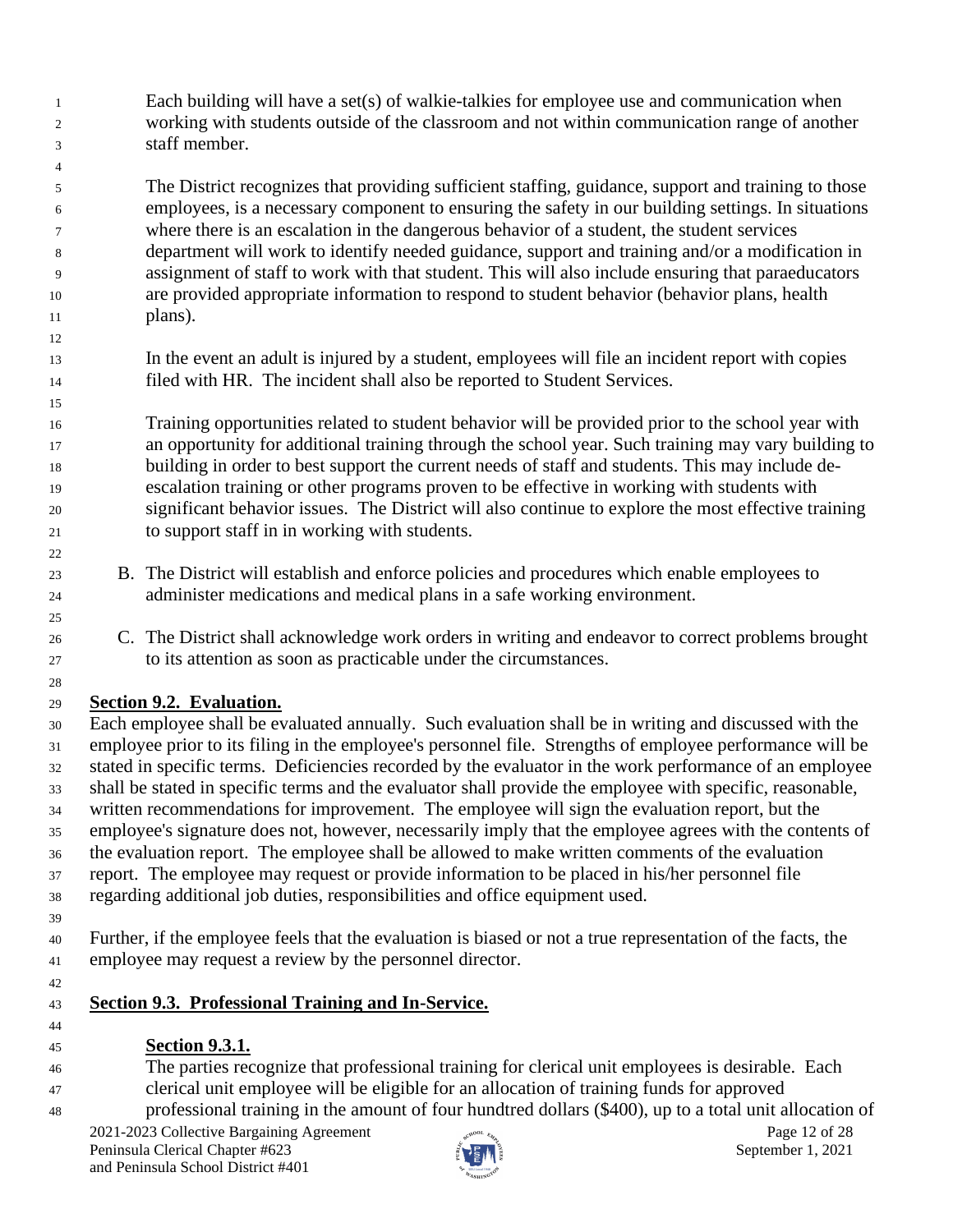twelve thousand dollars (\$12,000). Professional training shall include, but not be limited to, in- service, workshops, community college and college classes. With prior approval from the employee's supervisor, funds will be allocated for reimbursement of tuition/course fees, mileage expenses and course materials. Employees are encouraged to work with their supervisor to identify courses related to the employee's current position or opportunities for future career growth. Other program budgets will still continue to be used for required training, per subsection 9.3.3. below.

# **Section 9.3.2.**

 Any unused funds each year shall be used by the District for District-directed staff development for members of the clerical unit.

# **Section 9.3.3.**

 District required in-service training shall entitle the employee to receive the employee's hourly rate of pay for each hour of such in-service attended beyond the employee's normal work day.

# **Section 9.3.4.**

 Employees who have requested to attend training courses, seminars, or conferences and who have received prior District approval shall suffer no loss of regular salary if the course requires them to attend on their regular District employment time.

# **Section 9.3.5.**

 The District agrees to compensate employees at their regular hourly rate of pay for all District required and directed staff development opportunities which take place outside of the regular work day. To receive compensation, the employee must have prior approval from their supervisor. In the event such development opportunities cause an employee to exceed forty (40) hours per week, overtime shall be paid.

# **Section 9.3.6.**

 Employees requested to attend committee meetings, will be paid for hours worked outside of the employee's regular working day or the employee may flex hours with supervisor approval.

# **Section 9.3.7.**

 Employees may timesheet up to one (1) hour per month to attend a building staff meeting, if such meeting occurs outside of the employee's regular working hours, payable at the employee's regular hourly rate of pay. Such additional time must be accomplished in a manner that does not trigger overtime.

# **Section 9.3.8. Professional Development and Continuing Education.**

For the 2021-22 and 2022-23 school years, the following will apply:

- Fourteen (14) hours will be scheduled on the District calendar for optional participation in back-to-school activities for employees not already scheduled to work on those days as part of their regular work calendar.
- An additional fourteen (14) hours are available to each paraeducator and instructional support employee to fulfill training required under the paraeducator certificate program.

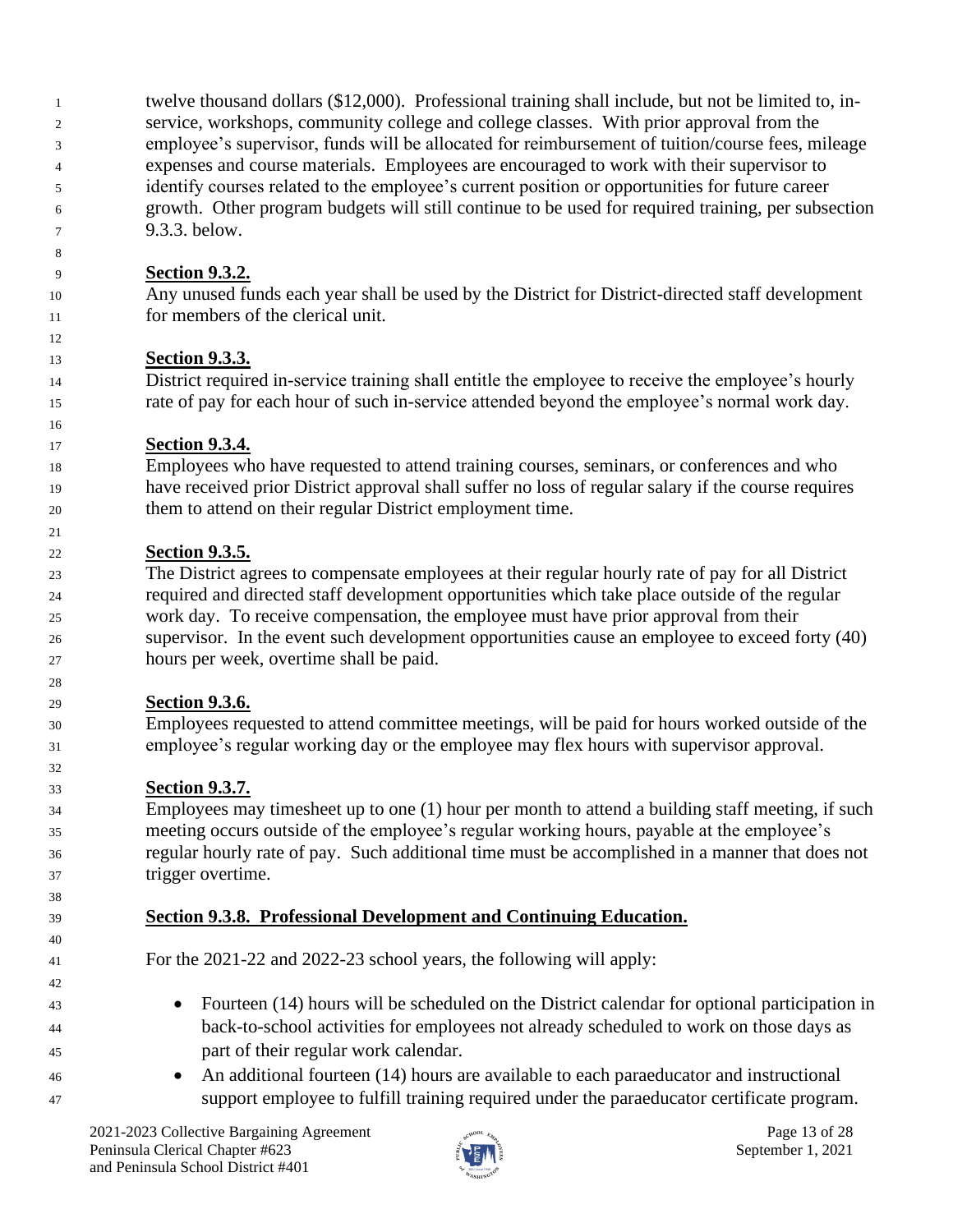If the legislature determines to not maintain paraeducator certificate training at the 2020- 21 levels, the District may opt to authorize only two days of professional development. • Seven (7) hours available for self-identified professional development, including attendance at building staff meetings, for all employees. Such time must be used for District-approved professional development and/or staff meetings agreed upon with the employee's supervisor. Such work must be completed in a manner that does not trigger overtime compensation or, with supervisor or program (where applicable) approval, the employee may be released from their normal duties to attend training for these seven (7) hours. **Section 9.4. Seniority.** A. Definition. Seniority is defined as the employee's length of continuous service with the District computed from the time such employee began bargaining unit work. Employees on leave due to industrial injury shall not be negatively affected by this section. B. Termination of Seniority. An employee's seniority shall be lost for any of the following reasons: 18 1. Discharge for cause; 2. Resignation; 3. Voluntary layoff (in excess of one year); 4. Involuntary layoff (in excess of two [2] years). **Section 9.5. Probationary Period.** An employee is probationary for the first sixty (60) work days within the bargaining unit. At the end of

 forty-five (45) work days, the District shall complete and discuss with the employee a written evaluation report. The employee will sign the evaluation report, but the employee's signature does not, however, necessarily imply that the employee agrees with the contents of the evaluation report. The employee shall be allowed to make written comments concerning the evaluation report. Deficiencies recorded by the evaluator in the work performance of an employee shall be stated in specific terms and the evaluator shall provide the employee with specific, reasonable written recommendations for improvement. An agreement to extend the probationary period beyond sixty (60) working days shall be agreed to in writing by Association.

 Further, probationary employees shall have no seniority rights and may be discharged with or without cause at the discretion of the District. Probationary employees shall receive no preferential treatment over non-probationary employees.

**Section 9.5.1. Trial Service Period.**

 Employees filling openings shall serve another probationary period of sixty (60) work days; provided, however, that in the event the District determines not to retain the employee in the position, such employee shall have the right to return to the former position or one of a substantially similar nature. The trial service period evaluation document used for this purpose shall be maintained in the supervisor's working file and not the employee's personnel file. This trial service period document shall be removed at the end of the school year or the end of the employee's trial service period, whichever is later.

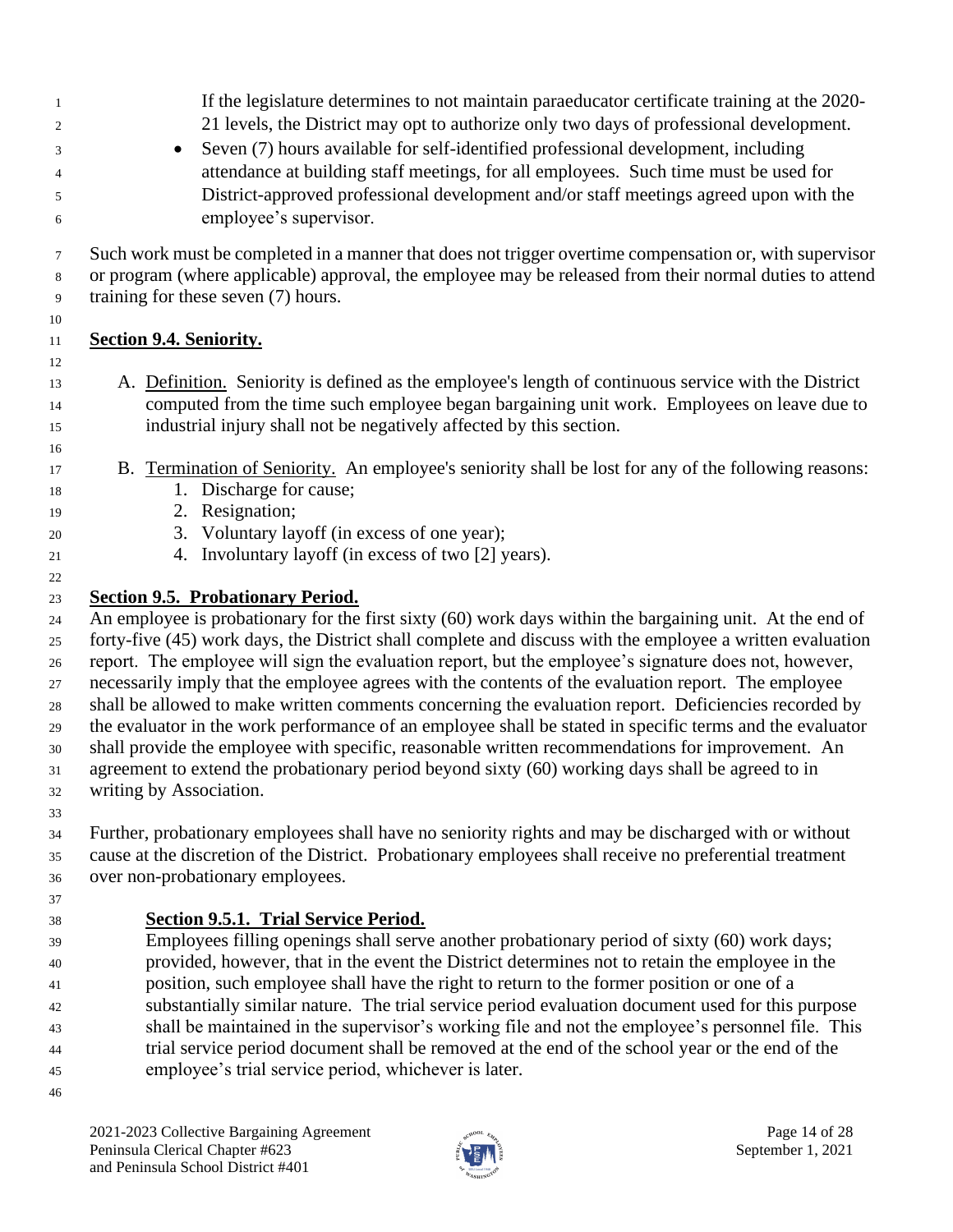### **Section 9.6. Job Openings and Vacancies.**

 All openings shall be posted on the District's website for five (5) workdays. The District will endeavor to post and fill all open positions within forty-five (45) calendar days of when the District determines that the position is open. The Association will be provided information regarding any open position that has not been filled within forty-five (45) calendar days of the initial determination that the position is open. Employees who desire consideration for the posted opening shall apply through the District's online applications system within the posting period. Employees bidding for openings shall be notified in writing as to their acceptance or rejection. An employee shall be given the reason for rejection upon the employee's request. **Section 9.7. Promotions.**

 The District and Association have a joint commitment to hiring and promoting the best qualified employees. The employee with the earliest hire date shall have preferential rights regarding promotions and assignment to new or open jobs or positions unless a junior employee demonstrates substantially greater abilities and performance. A battery of District-designed basic skills tests, vetted and managed by the Human Resources Office, may be used to assess whether the applicant meets the skill(s)

requirement based on the essential elements of the job description posted.

 The District's determination of abilities and performance will be based on the following factors from a fair and objective hiring process and weighted accordingly:

| 23 |                                                      |     |
|----|------------------------------------------------------|-----|
| 24 | o Interview and Team Overall Impression              | 45% |
| 25 | o Test Scores                                        | 35% |
| 26 | <b>Example 2</b> Reference Checks and Evaluations    | 20% |
| 27 | (including prior discipline or performance concerns) |     |

 If the District determines that seniority rights should not govern because the junior employee possesses substantially greater ability and performance as demonstrated by a total score of at least fifteen percent (15%) greater than a senior employee or employees, the District will inform the employee(s) verbally of this decision.

Within seven (7) school business days of a request, the District shall set forth to the employee or

 employees and the organization's grievance chairperson its reasons why the senior employee or employees was not selected. Prior to filing a grievance, the bypassed employee(s) shall request a meeting with the Human Resources administrator to discuss the reasons for the non-selection. The

 Association and/or employee shall set out in writing the reasons why the District's decision doesn't meet the standard for bypass set forth above prior to filing a grievance. The date of this meeting shall serve as the date of occurrence for Step One (Section 12.2.1.) of the grievance process.

### **Section 9.8. Reduction, Layoff and Recall.**

 1. Step 1: If the District determines that it needs to reduce the programs or positions of a regular employee (Section 9.14.A.) more than one (1) hour per day, the District shall reduce or eliminate the hours of the least senior employee(s) in the affected job title and level in the building (as listed in Schedule A). However, for the purposes of this section only, paraeducators shall be treated as a group, by level and within the building, unless a special certification or education is required.

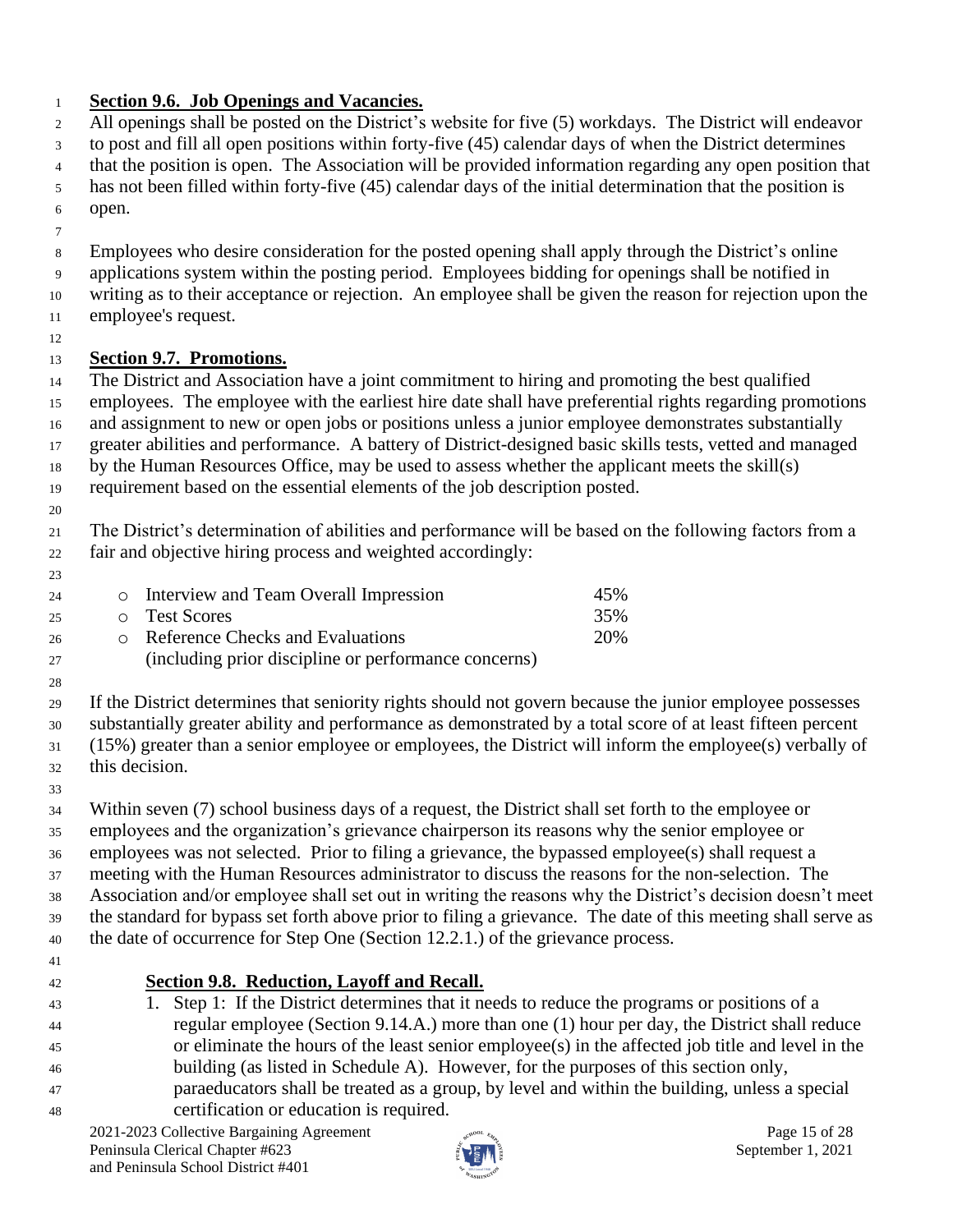If an employee loses his or her entire position, the following procedures will apply. These procedures do not apply to circumstances when an employee has his or her hours reduced, but not eliminated.

 2. Step 2: An employee whose hours were eliminated in step one may choose to displace a less senior employee who is the least senior employee with the same or within one hundred eighty (180) fewer annualized hours as the displaced employee, in any job title with an equal or lower pay rate for which the displaced employee meets the minimum qualifications. In addition, the employee whose hours were eliminated in Step One may also choose to displace one of the two more junior employees (to the employee selected for bumping), if any, with the same or within one hundred eighty (180) fewer annualized hours as the displaced employee, in any job title with an equal or lower pay rate for which the displaced employee meets the minimum qualifications. (Functionally, the District and Association will start by excluding from the seniority list all employees in job titles with higher pay rates, more annualized hours or minimum qualifications that the displaced employee does not meet. Then, start from the bottom of the seniority list and work up to the first employee within one hundred eighty (180) annualized hours. Then, looking back down the list of positions, the employee will also be offered the positions of the next two (2) more junior employees, if any, with the next closest annualized hours in positions meeting the above criteria.)

 3. Step 2a: If no less senior employee has the same, or within one hundred eighty (180) fewer annualized hours, the displaced employee may displace the least senior employee with the closest fewer number of annualized hours as the displaced employee in any job title with an equal or lower pay rate for which the displaced employee meets the minimum qualifications. In addition, the employee whose hours were eliminated in Step One may also choose to displace one of the two more junior employees (to the employee selected for bumping), if any, with the same or within one hundred eighty (180) fewer annualized hours as the displaced employee, in any job title with an equal or lower pay rate for which the displaced employee meets the minimum qualifications. (Functionally, the District and Association will start by excluding from the seniority list all employees in job titles with higher pay rates, more annualized hours or minimum qualifications that the displaced employee does not meet. Then, start from the bottom of the seniority list and find the employee with the closest number of annualized hours. Then, looking back down the list of positions, the employee will also be offered the positions of the next two more junior employees, if any, with the next closest annualized hours in positions meeting the above criteria.)

 4. Step 3: An employee who is displaced by a more senior employee in accordance with the procedures above may choose to displace a less senior employee who is the least senior employee with the same or within one hundred eighty (180) fewer annualized hours as the displaced employee, in any job title with an equal or lower pay rate for which the displaced employee meets the minimum qualifications. In addition, the employee whose hours were eliminated in Step One may also choose to displace one of the two more junior employees (to the employee selected for bumping), if any, with the same or within one hundred eighty (180) fewer annualized hours as the displaced employee, in any job title with an equal or lower pay rate for which the displaced employee meets the minimum qualifications. (Functionally, the District and Association will start by excluding from the seniority list all employees in job titles with higher pay rates, more annualized hours or minimum qualifications that the

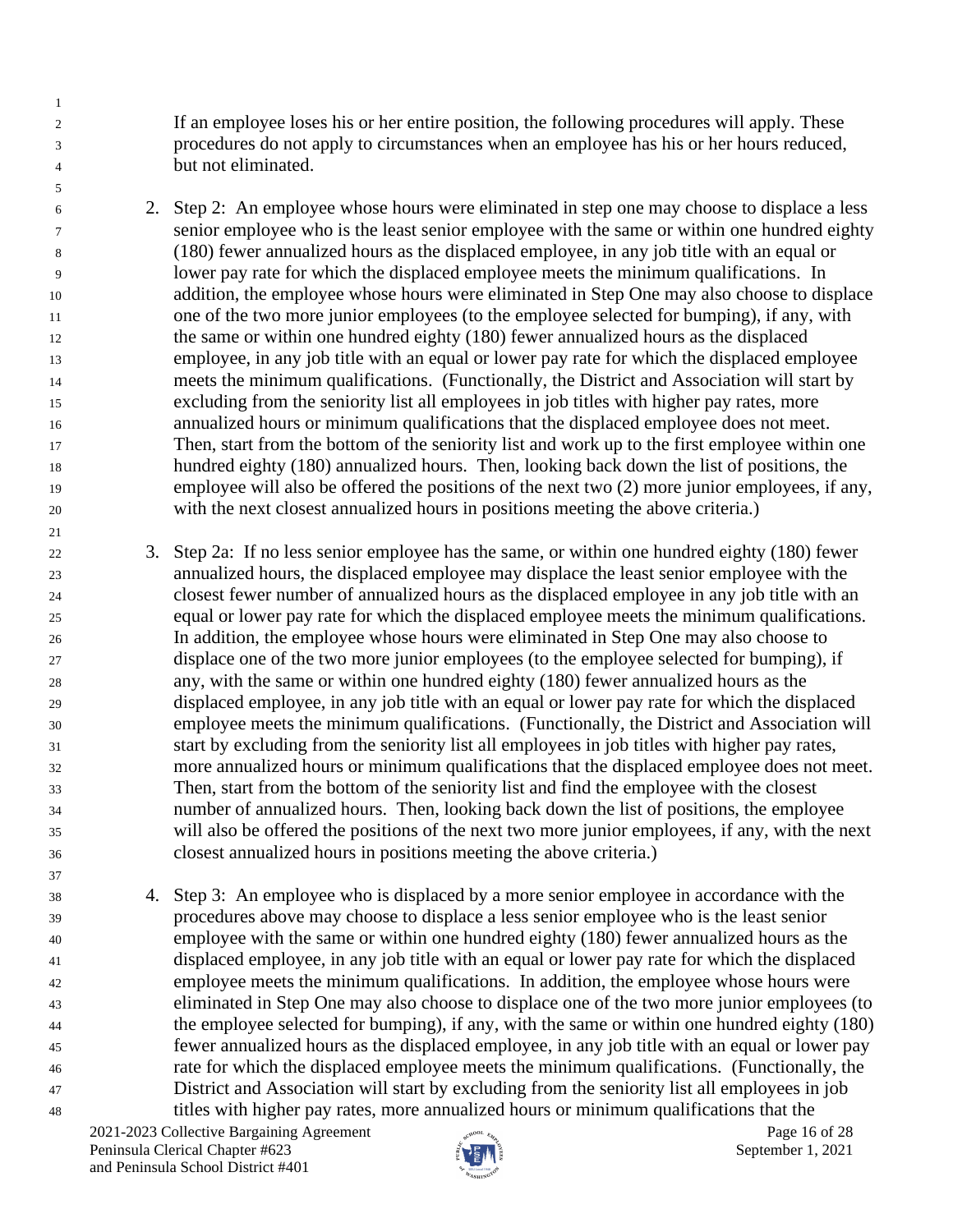displaced employee does not meet. Then, start from the bottom of the seniority list and work up to the first employee within one hundred eighty (180) annualized hours. Then, looking back down the list of positions, the employee will also be offered the positions of the next two more junior employees, if any, with the next closest annualized hours in positions meeting the above criteria.)

- 5. Step 3a: If no less senior employee has the same, or within one hundred eighty (180) fewer annualized hours, the displaced employee may displace the least senior employee with the closest fewer number of annualized hours as the displaced employee. In addition, the employee whose hours were eliminated in Step One may also choose to displace one of the two more junior employees (to the employee selected for bumping), if any, with the same or within one hundred eighty (180) fewer annualized hours as the displaced employee, in any job title with an equal or lower pay rate for which the displaced employee meets the minimum qualifications. (Functionally, the District and Association will start by excluding from the seniority list all employees in job titles with higher pay rates, more annualized hours or minimum qualifications that the displaced employee does not meet. Then, start from the bottom of the seniority list and find the employee with the closest number of annualized hours. Then, looking back down the list of positions, the employee will also be offered the positions of the next two (2) more junior employees, if any, with the next closest annualized hours in positions meeting the above criteria.)
- 6. Step 4: Step 3 will be repeated until there is no employee left to displace. For Steps 2, 2a and 3, upon notification of the options available for placement, the displaced employee will have twenty four (24) hours to opt to displace another employee or select voluntary layoff. Human Resources will attempt to contact displaced employees for three (3) business days and if unable to make contact will move to the next employee on the list. Employees shall provide the Human Resources office with updated contact information for this purpose.
- 7. If a displaced employee chooses not to exercise their right to displace another employee under steps 2 through 4 (voluntary layoff), or if there is no employee left to displace, the employee shall be laid off (involuntary layoff). If more than one (1) employee is subject to layoff at one time, these procedures shall be applied in order of seniority (most senior employee is placed first).
- 8. Displaced employees choosing to bump into a different position shall serve another probationary period of sixty (60) work days; provided, however, that in the event the District determines not to retain the employee in the position, such employee shall have the right to be placed on involuntary layoff.
- 9. While an employee is in involuntary layoff status, he or she will continue to accrue seniority for a period not to exceed two (2) years.
- 

**Section 9.9. Retention of Seniority.**

- An employee transferred out of the bargaining unit shall retain, but not accumulate, seniority, and may return to the bargaining unit upon request.
- 

# **Section 9.10. Seniority Lists.**

A copy of the seniority list prepared by the District once a year shall be mailed to the Association.

2021-2023 Collective Bargaining Agreement and the same page 17 of 28 Peninsula Clerical Chapter #623 September 1, 2021 and Peninsula School District #401

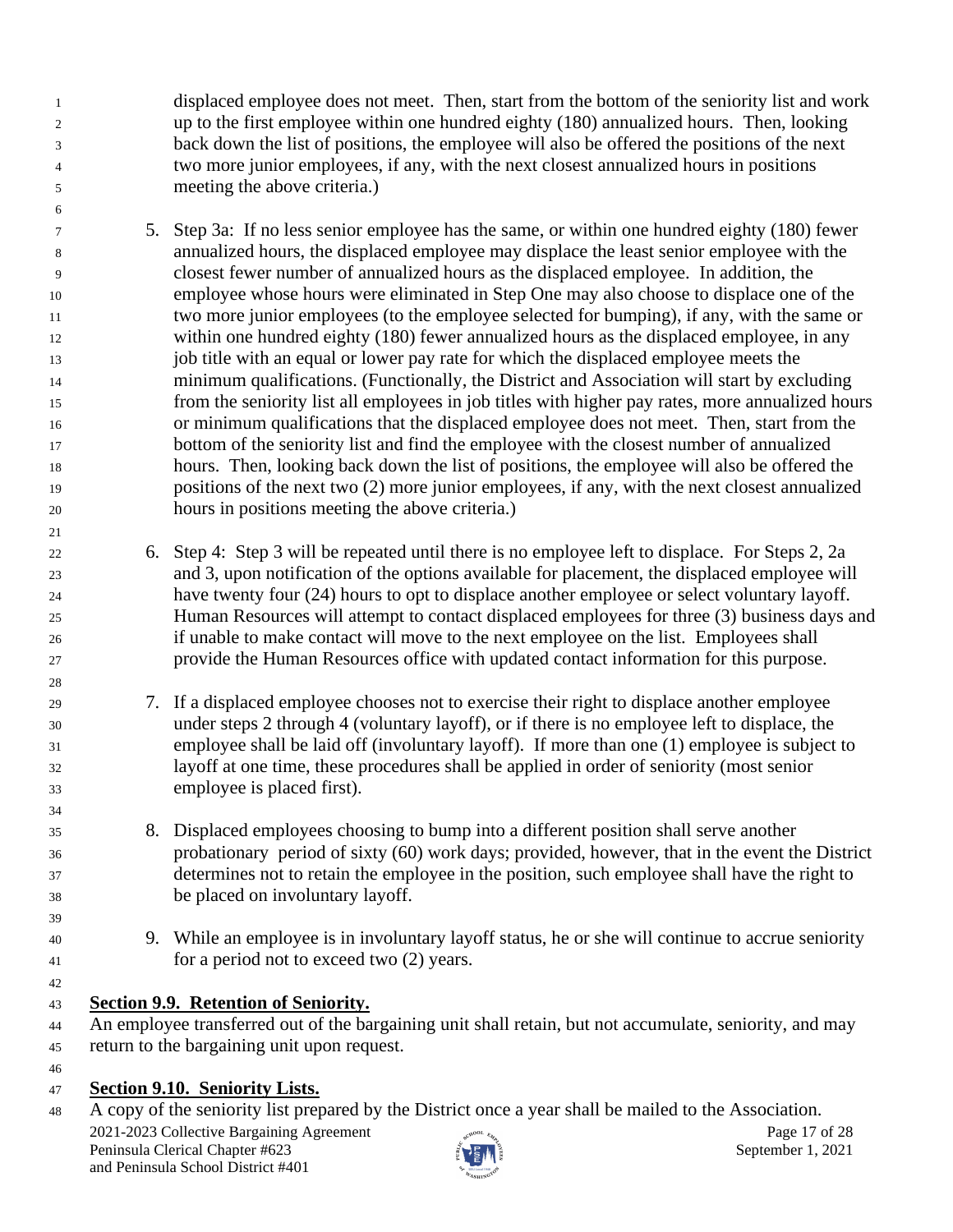### **Section 9.11. Lateral Transfers.**

 Lateral transfers shall be by mutual agreement between the District and the employee. Such transfers shall be restricted to the same group and job title. Section F does not relate to a promotion situation, which is covered in Section 9.7 or a reassignment in a layoff situation under Section 9.8.

### **Section 9.12. Program Moves.**

If the District makes the determination to move a program from one location to another or to divide an

 existing special services program into multiple sites, the desire of the parties is for staff to remain with that program. Staff assigned to the program will be allowed to choose whether to move to the new

program location(s) in order of seniority, so long as the assignment meets the educational needs of the

program. \*A student or IEP does not constitute a program.

#### **Section 9.13.**

 Seniority shall prevail with respect to shift preference, special projects, overtime and vacation time preference.

# **Section 9.14.**

 Employees on involuntary layoff hired as a substitute during the period of layoff will be paid their permanent pay rate as defined in Section 9.14.A. Should an employee turn down an offer of regular employment and go on voluntary layoff, he or she will be paid the substitute pay rate pursuant to Section

 16.4 of the Agreement. Employees awarded a position receive permanent pay from the first day they are awarded the position.

| 25 | <b>Section 9.15. The Four Categories of Employment:</b>                                              |
|----|------------------------------------------------------------------------------------------------------|
| 26 | A. Permanent Employment:                                                                             |
| 27 | 1. Regular full-time: an employee who is employed for forty (40) hours per week for                  |
| 28 | the full twelve $(12)$ month calendar year $(2,080)$ , from year to year.                            |
| 29 | 2. Regular part-time: an employee who is employed for less than forty (40) hours per                 |
| 30 | week or 2,080 hours per year, from year to year.                                                     |
| 31 | Permanent positions will be reposted after the original incumbent's rights have been terminated      |
| 32 | and the District authorizes the continuance of the permanent position.                               |
| 33 |                                                                                                      |
| 34 | B. Substitute Employment: Individuals employed on a day to day basis to 1) replace another           |
| 35 | employee who is on authorized leave or 2) fill vacant positions while a permanent replacement is     |
| 36 | being sought (per Section 9.6.) up to the end of the school year or the position is filled whichever |
| 37 | occurs first.                                                                                        |
| 38 |                                                                                                      |

- C. Leave Replacement Employment: When the needs are best served and at the request of the District and agreement by the employee; employees may be reassigned from their current position to fill positions, with greater hour or rate of pay, within the same program due to an approved leave of absence. Seniority, along with other factors, will be considered in determining which employee is offered reassignment. Such employment will retain all contractual rights and shall have the right to return to his/her former position at the end of the assignment.
- D. Short-Term Employment: A short term employee is an employee who is assigned to a position that in good faith, is projected to exist for a period not to exceed sixty (60) work days and cannot be accommodated within the schedules of employees at a particular worksite. The Association

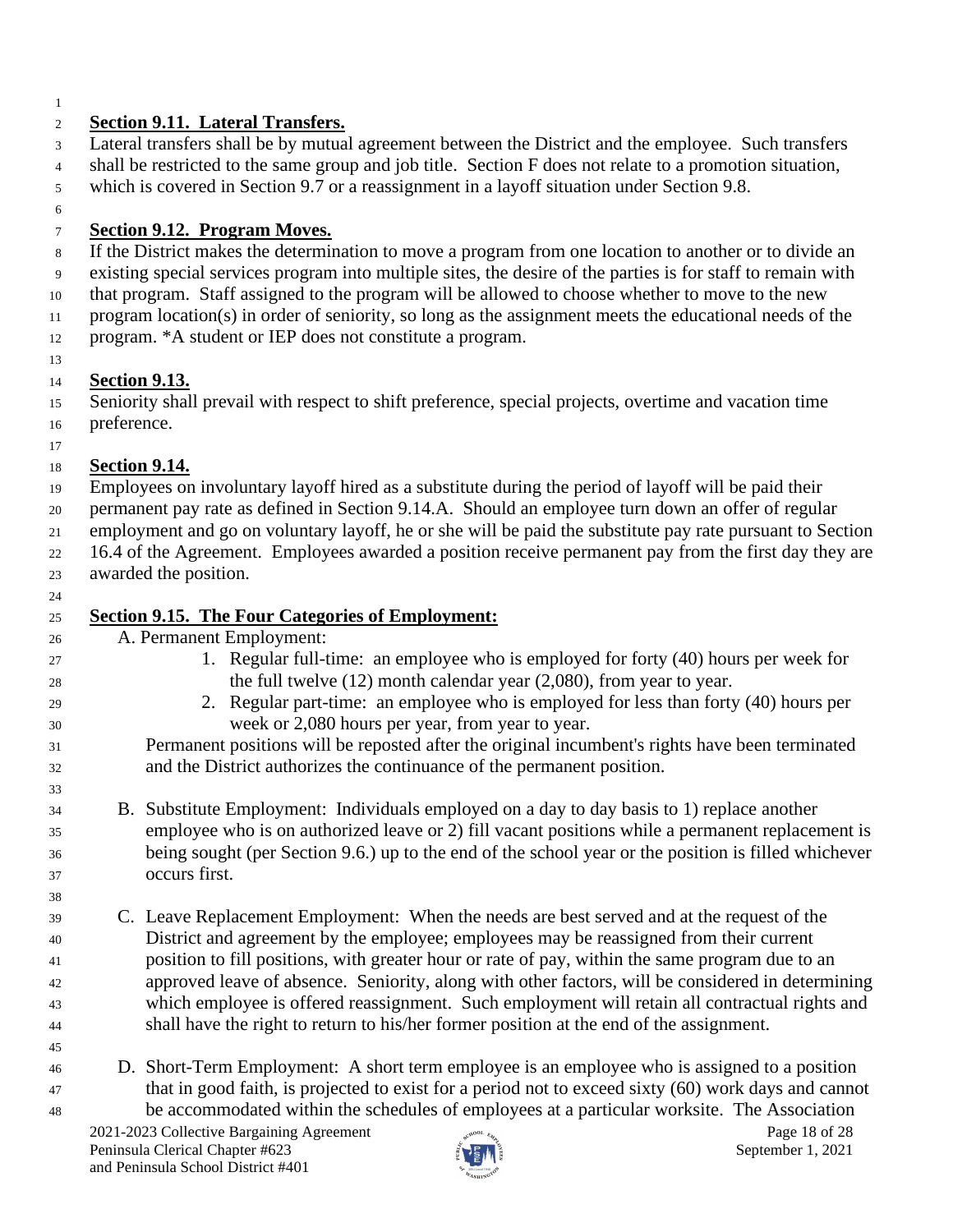President shall be informed of such assignment and its purpose. The Association and the District may mutually agree to extend the assignment beyond sixty (60) work days when there are extenuating circumstances. Short-term employees shall have rights under Article XIV and XV only of the bargaining unit. Short-term employees will establish a seniority date for the purpose of new or open positions (but not layoff or reduction in hours) until December 31 of the next school year.

2021-2023 Collective Bargaining Agreement **Page 19** of 28 Peninsula Clerical Chapter #623 September 1, 2021 and Peninsula School District #401 **Section 9.16. Disciplinary Procedures and Termination of Employment.**  A. The District agrees that discharges shall be only for just cause. B. Non-probationary employees who are laid off shall receive one (1) week written notice or pay in lieu thereof. Employees discharged will be given one (1) week written notice or pay in lieu thereof except in extraordinary circumstances which warrant no notice or pay-in-lieu. C. Vacation time accrued but not taken by twelve (12) month employees shall be paid upon termination; provided, however, employees who voluntarily terminate and fail to give the District at least two (2) weeks written notice shall forfeit any accrued vacation due. D. The specific grounds forming the basis for disciplinary action will be made available to the employee in writing upon request. E. The District agrees to follow a policy of progressive discipline when appropriate which may include verbal warning, reprimand, suspension without pay; non-renewal or discharge would be the last resort. F. An employee shall have the right to have one individual of their choice present when being formally reprimanded or disciplined. Formal disciplinary action shall be for just cause. **Section 9.17. Hiring Committee.** As often as possible, hiring administrators will include an employee from a bargaining unit position in interview teams when hiring for a bargaining unit position. **A R T I C L E X INSURANCE AND RETIREMENT Section 10.1.** The District shall provide basic and optional benefits through the School Employees Benefits Board (SEBB) under the rules and regulations adopted by the SEBB. **Section 10.2.** The District shall provide tort liability coverage for all employees subject to this Agreement but limited to bodily injury and property damage liability coverage as provided in the District's liability insurance policies.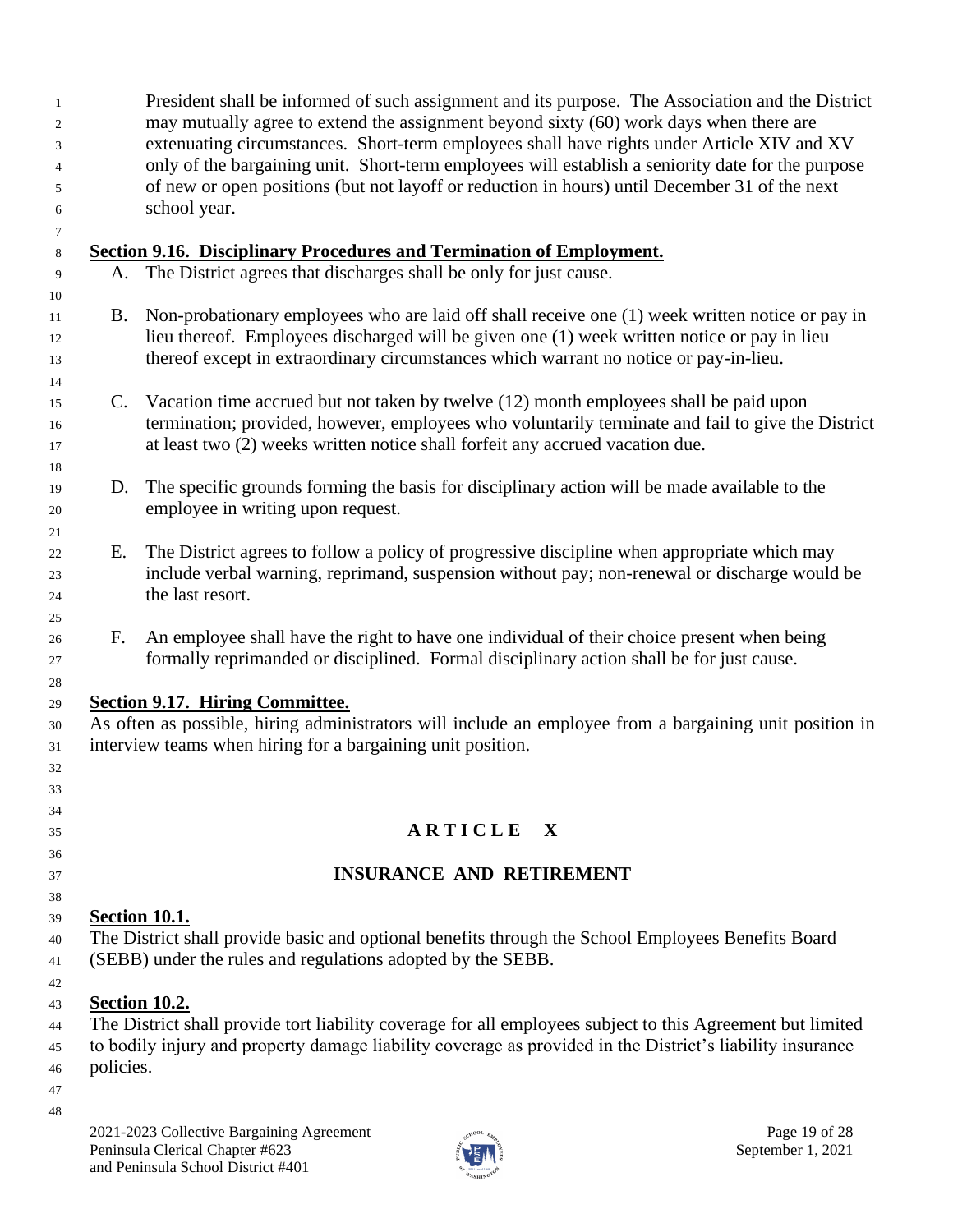### **Section 10.3.**

- In determining whether an employee subject to this Agreement is eligible for participation in the
- Washington State Public Employee's Retirement System, the District shall report all hours worked,
- whether straight time, overtime, or otherwise.

### 

### **Section 10.4.**

- The parties agree to meet in labor management to revise the insurance benefits section of this agreement
- to bring the contract into compliance with a legislative mandate, if any regarding coverage under the
- School Employee Benefits Board.
- 
- 

# 

### 

# **A R T I C L E** X I

# **UNION MEMBERSHIP AND CHECKOFF**

#### **Section 11.1.**

 PSE will provide a list of those members who have agreed to union membership. In addition, upon request, the District shall have access to view or obtain a copy of the membership authorization. PSE will be the custodian of the records related to union membership/dues deduction authorization. PSE agrees that as the custodian of records, it has the responsibility to ensure the accuracy and safe-keeping

of those records.

#### **Section 11.2.**

 The Association, which is the legally recognized exclusive bargaining representative of the classified staff as described in the recognition clause of this agreement, shall have the right to have deducted from the salaries of members of the Association (upon receipt of authorization), an amount equal to the fees and dues required for membership in the Association.

 The dues deduction form and authorization shall remain in effect from year to year, unless withdrawn in writing to PSE by the employee. Upon receiving an authorization form, the employer will start

- deductions for the new members for the next available payroll period, according to the usual
- administrative cycle. The Association will refund any amount of dues that are paid to it in error.

#### **Section 11.3.**

 The Association and its affiliates will defend, indemnify, and hold the District harmless against all liability, including allegations, claims, actions, suits, demands, damages, obligations, losses, settlement, judgments, costs and expenses (including attorneys' fees) that arise out of any action taken or not taken by the District in implementation of this section.

- 
- 
- 
- 
- 
- 
- 
- 

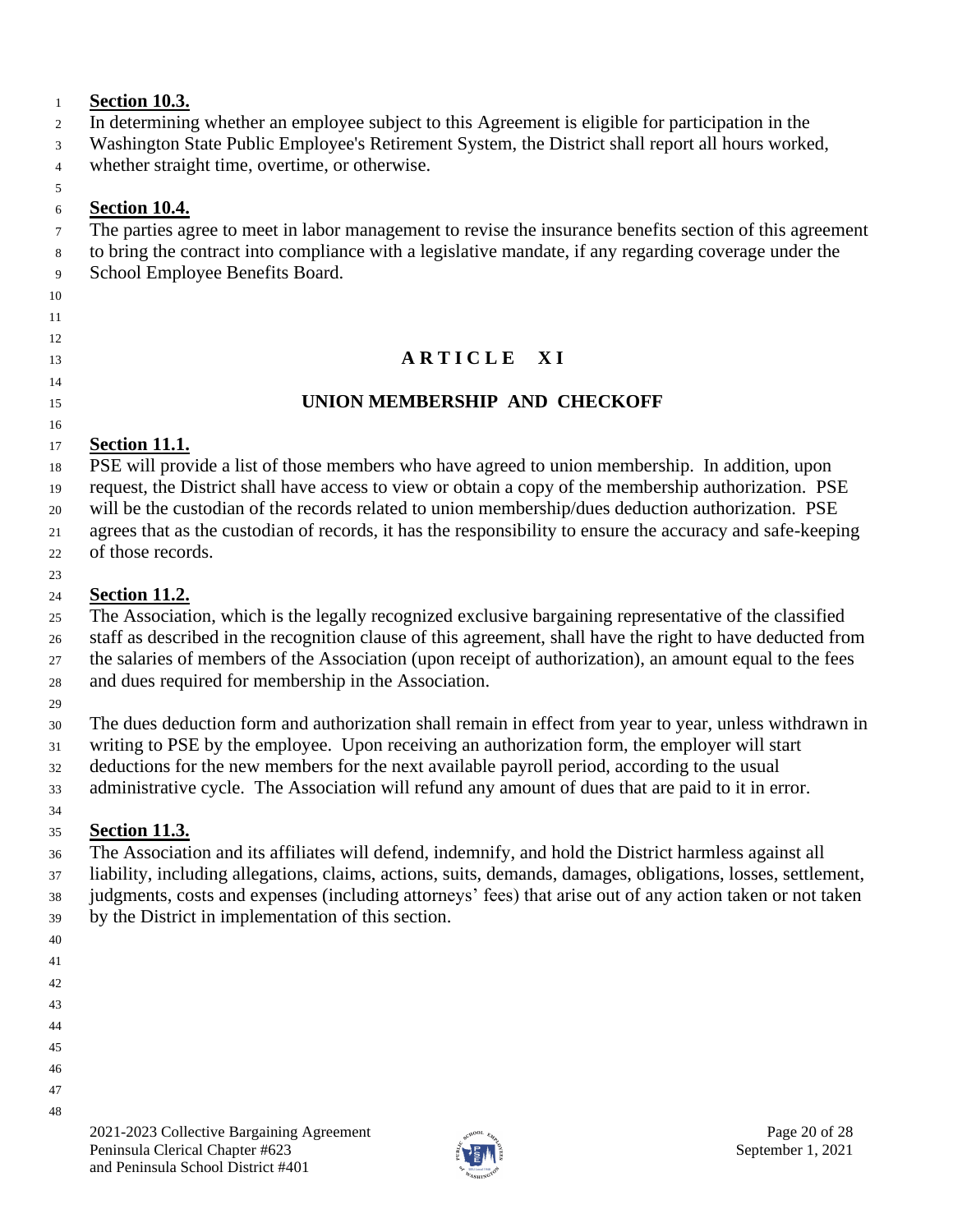| 1                                                  | ARTICLE XII                                                                                                                                                                                                                                                                                                                                                                                                                                                                                                                                                                                                                                                 |
|----------------------------------------------------|-------------------------------------------------------------------------------------------------------------------------------------------------------------------------------------------------------------------------------------------------------------------------------------------------------------------------------------------------------------------------------------------------------------------------------------------------------------------------------------------------------------------------------------------------------------------------------------------------------------------------------------------------------------|
| 2<br>3                                             | <b>GRIEVANCE PROCEDURE</b>                                                                                                                                                                                                                                                                                                                                                                                                                                                                                                                                                                                                                                  |
| 4<br>5<br>6<br>7<br>8                              | <b>Section 12.1.</b><br>A grievance is hereby defined as an alleged violation of the terms of this Agreement by the District and<br>shall be resolved in strict compliance with this Article. Failure to comply with the steps and timeliness<br>so stipulated will result in the grievance being invalid and subject to no further processing.                                                                                                                                                                                                                                                                                                             |
| 9<br>10                                            | <b>Section 12.2. Grievance Steps.</b>                                                                                                                                                                                                                                                                                                                                                                                                                                                                                                                                                                                                                       |
| 11<br>12<br>13<br>14<br>15<br>16<br>17             | Section 12.2.1. Step One.<br>The employee or the Association representative shall first discuss the grievance with their<br>immediate supervisor. If employees so wish, they may be accompanied by an Association<br>representative at such discussion. All grievances not brought to the immediate supervisor in<br>accordance with the preceding sentence within fifteen (15) working days of the occurrence of the<br>grievance shall be invalid and subject to no further processing. The supervisor has five (5)                                                                                                                                       |
| 18<br>19                                           | working days to respond from the date of receipt of Step One-Verbal.                                                                                                                                                                                                                                                                                                                                                                                                                                                                                                                                                                                        |
| 20<br>21<br>22<br>23                               | Section 12.2.2. Step Two.<br>If the grievance is not resolved to the employee's satisfaction in accordance with the preceding<br>subsection, the employee shall, within ten (10) working days of the response at Step One, reduce<br>to writing a statement of the grievance containing the following:                                                                                                                                                                                                                                                                                                                                                      |
| 24<br>25<br>26<br>27                               | A. The facts on which the grievance is based;<br>B. A reference to the provisions in this Agreement which have been allegedly violated; and<br>C. The remedy sought.                                                                                                                                                                                                                                                                                                                                                                                                                                                                                        |
| 28<br>29<br>30<br>31<br>32<br>33                   | The employee shall submit the written statement of grievance to the immediate supervisor for<br>reconsideration and shall submit a copy to the official in the administration responsible for<br>personnel. The parties will have ten (10) working days from submission of the written statement<br>of grievance to resolve it by indicating on the statement of grievance the disposition. If an<br>agreeable disposition is made, all parties to the grievance shall sign it.                                                                                                                                                                             |
| 34<br>35<br>36<br>37<br>38<br>39<br>40<br>41<br>42 | Section 12.2.3. Step Three.<br>If no settlement has been reached within the ten (10) working days referred to in the preceding<br>subsection, and the Association believes the grievance to be valid, a written statement of<br>grievance shall be submitted within ten (10) working days to the District Superintendent or the<br>Superintendent's designee. After such submission, the parties will have ten (10) working days<br>from submission of the written statement of grievance to resolve it by indicating on the statement<br>of grievance the disposition. If an agreeable disposition is made, all parties to the grievance shall<br>sign it. |
| 43<br>44<br>45<br>46                               | Section 12.2.4. Arbitration.<br>If no settlement has been reached within the ten $(10)$ working days referred to in the preceding<br>subsection, and the Association believes the grievance to be valid, the Association may demand                                                                                                                                                                                                                                                                                                                                                                                                                         |



arbitration of the grievance within twenty (20) working days of the receipt of the answer at Step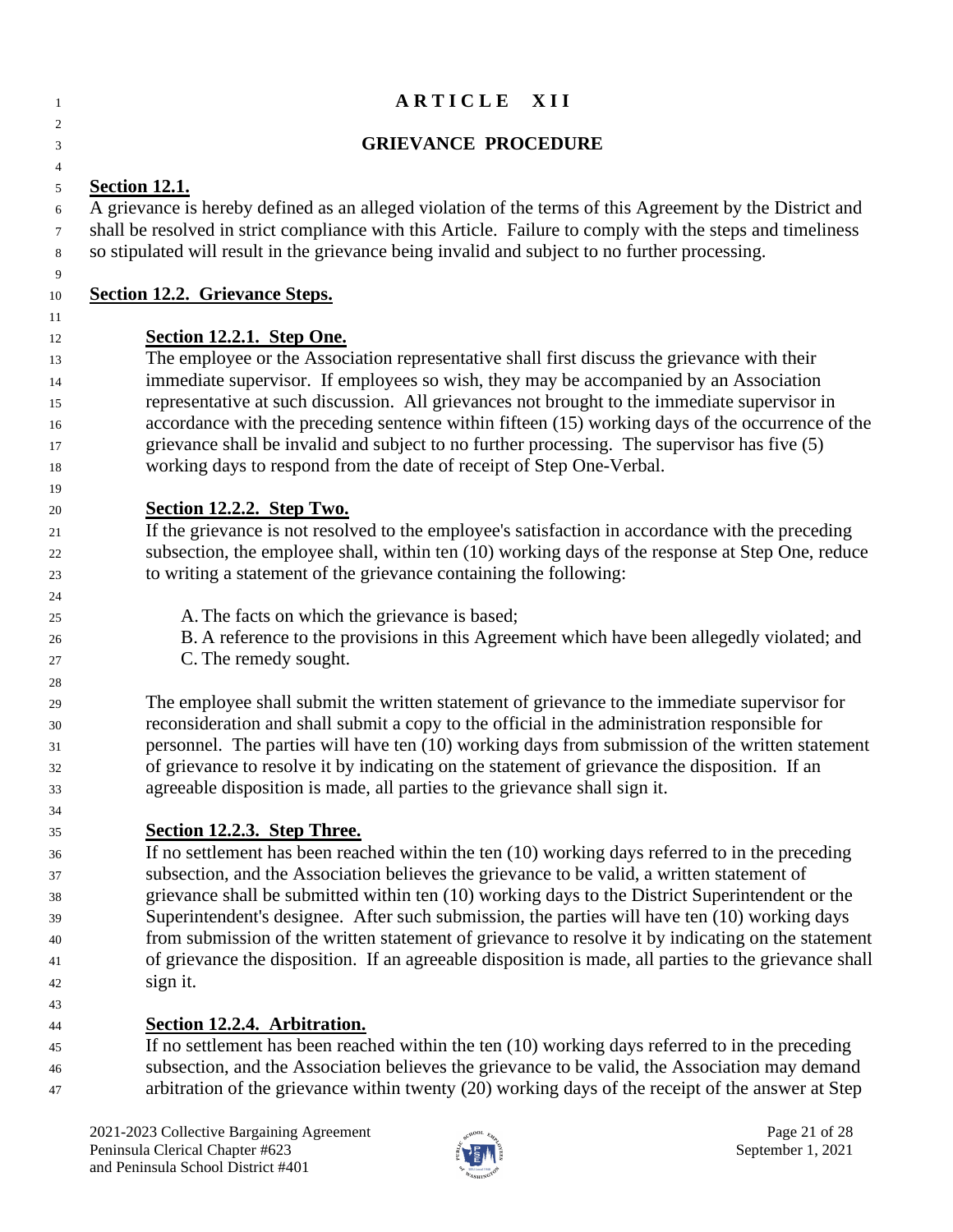three utilizing the Voluntary Labor Arbitration Rules of the American Arbitration Association. The arbitrator's award shall be final and binding upon all parties.

### **Section 12.2.5. It is agreed that:**

- A. The Arbitrator shall have no power to alter, add to or subtract from the terms of this Agreement.
- B. The fees and expenses of the Arbitrator shall be equally shared by the parties.

# **Section 12.3.**

 

 The grievance or arbitration discussions shall take place whenever possible on District time. The District shall not discriminate against any individual employee or the Association for taking action under this Article.

# **A R T I C L E X I I I**

# **CLASSIFIED REVIEW BOARD**

### **Section 13.1.**

 The procedures in this Article will be followed for the reclassification of positions when new positions are created or when substantive changes in duties and responsibilities occur in existing positions. The purpose of the process is to ensure that positions are placed appropriately on the salary schedule.

### **Section 13.2.**

 The Classified Review Board (CRB) shall consist of four (4) members: two (2) PSE members and two (2) administrative members. One (1) of the PSE selected members may rotate from a group of PSE approved members. The Human Resources Director shall serve as a non-voting resource to the CRB and provide administrative support. Each party will be responsible for selection of its own members. The parties shall attempt to have members serve and rotate off the CRB every two (2) years.

# **Section 13.3.**

 Employees, the Association, and/or the District may file an appeal of a classification with the CRB by March 1 or whenever a "new position" is created. If desired, employees may request a pre-appeal conference with the Personnel Director to review the rating system and its application to their specific job. The CRB shall convene and meet with the employee after March 1. A decision regarding the appeal shall be issued by the CRB within twenty (20) working days following the meeting with the employee. The CRB will communicate the number of positions impacted and the associated financial impact. Decisions of the CRB may be appealed by the District or the Association as an issue for collective bargaining as a mutually agreed reopener or at the expiration of this Agreement.

# **Section 13.4.**

- The Classified Review Board will use a mutually agreed upon classification system to evaluate a
- position. Employees are encouraged to bring as much information as they feel necessary for
- clarification, which shall include proposed revisions to their job description. The CRB will interview
- employees, observe an employee on the job if deemed necessary, provide a numerical rating of the
- 2021-2023 Collective Bargaining Agreement **Page 22** of 28 position, and properly place the position on the classification scale. All CRB members shall be trained

Peninsula Clerical Chapter #623 September 1, 2021 and Peninsula School District #401

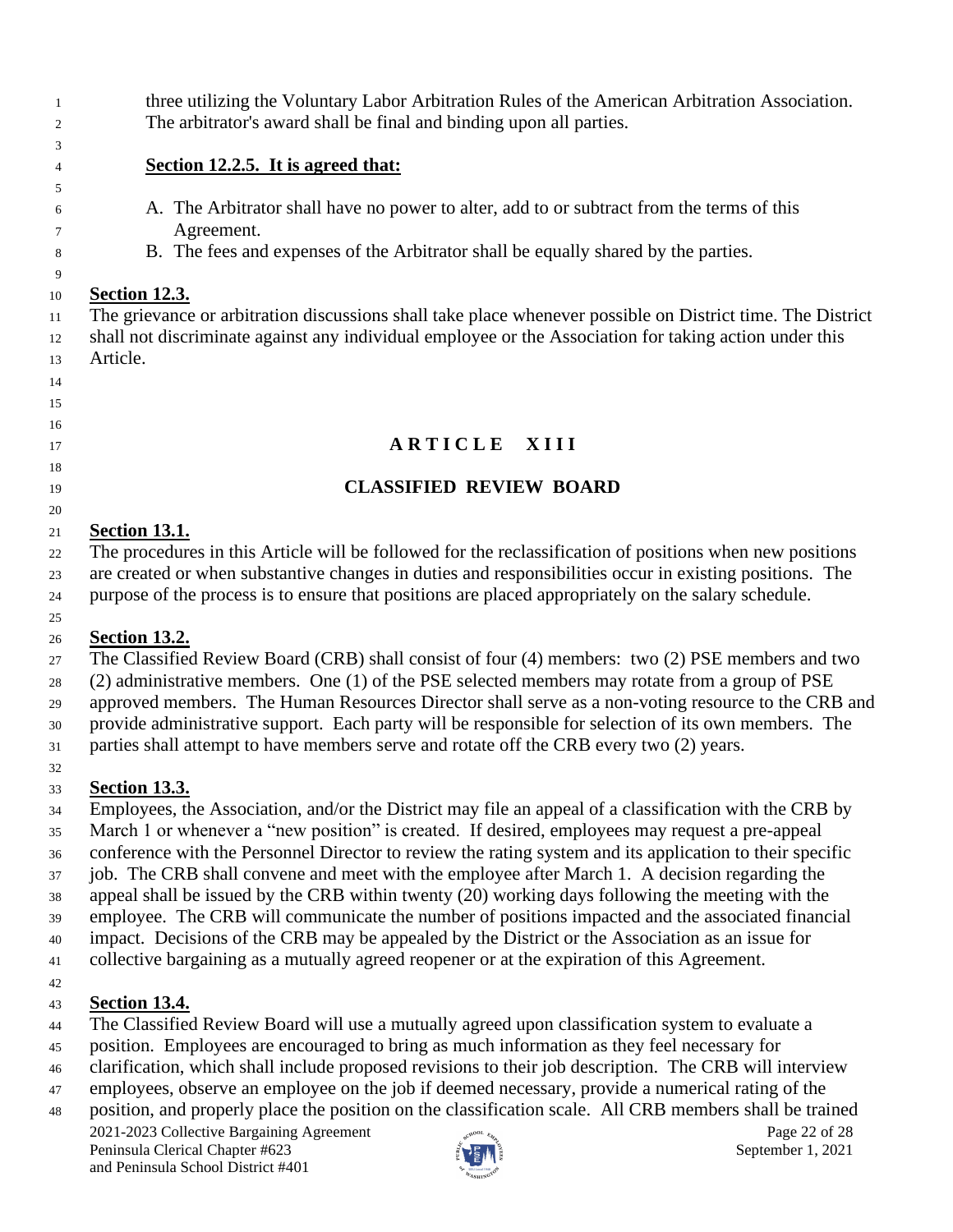- or retrained in the system prior to hearing appeals. Decisions will be made by consensus. The CRB will
- decide whether a reclassification, if any, will affect a single employee, several employees, or all
- employees within a job description.
- 

 

### **Section 13.4.1. Eligibility for Requesting a Reclassification.**

- a. Any individual must have been compensated for at least twelve (12) months in his/her current position before s/he is eligible to submit a request for reclassification.
- b. Each request for reclassification will require a full submission of application materials.
- c. The CRB will make exceptions to the eligibility criteria only in unusual and compelling circumstances.

### **Section 13.5.**

 The District will initially establish the appropriate classification for newly created positions. The above procedures will be followed to review the placement of all new positions within twenty (20) working days of the position being filled.

#### **Section 13.6.**

 Upward or downward reclassification of positions appealed by the District, the Association or an employee shall be effective on the first day of the next school year.

**A R T I C L E X I V**

# **RATES OF PAY**

# **Section 14.1. Rates of Pay.**

 Employees shall be paid according to Schedule A. Each September 1, employees who have completed at least two-thirds (2/3) of their position's work year the prior school year will be granted an increment (paid at the next higher step on Schedule A for that level). Longevity increments shall be paid in the same manner if qualified based on years of service. Paid leave days shall count as days completed for the purposes of this section.

**Section 14.2. Salary Increases.**

 Employees shall be paid in accordance with the rates on Schedule A. For the 2022-23 school year, the base wage rates on Schedule A shall be increased by the state-funded inflationary adjustment as described in RCW 28A.400.205 (IPD) plus one half percent (0.5%).

# **Section 14.3. Double-Double Levy Failures.**

 In the event of a double-double levy failure, the District will notify the Association at least twelve (12) working days prior to implementing a reduction-in-force of bargaining unit employees to allow the Association to provide input or alternatives to a reduction-in-force.

- 
- 
- 
- 
- 
- 

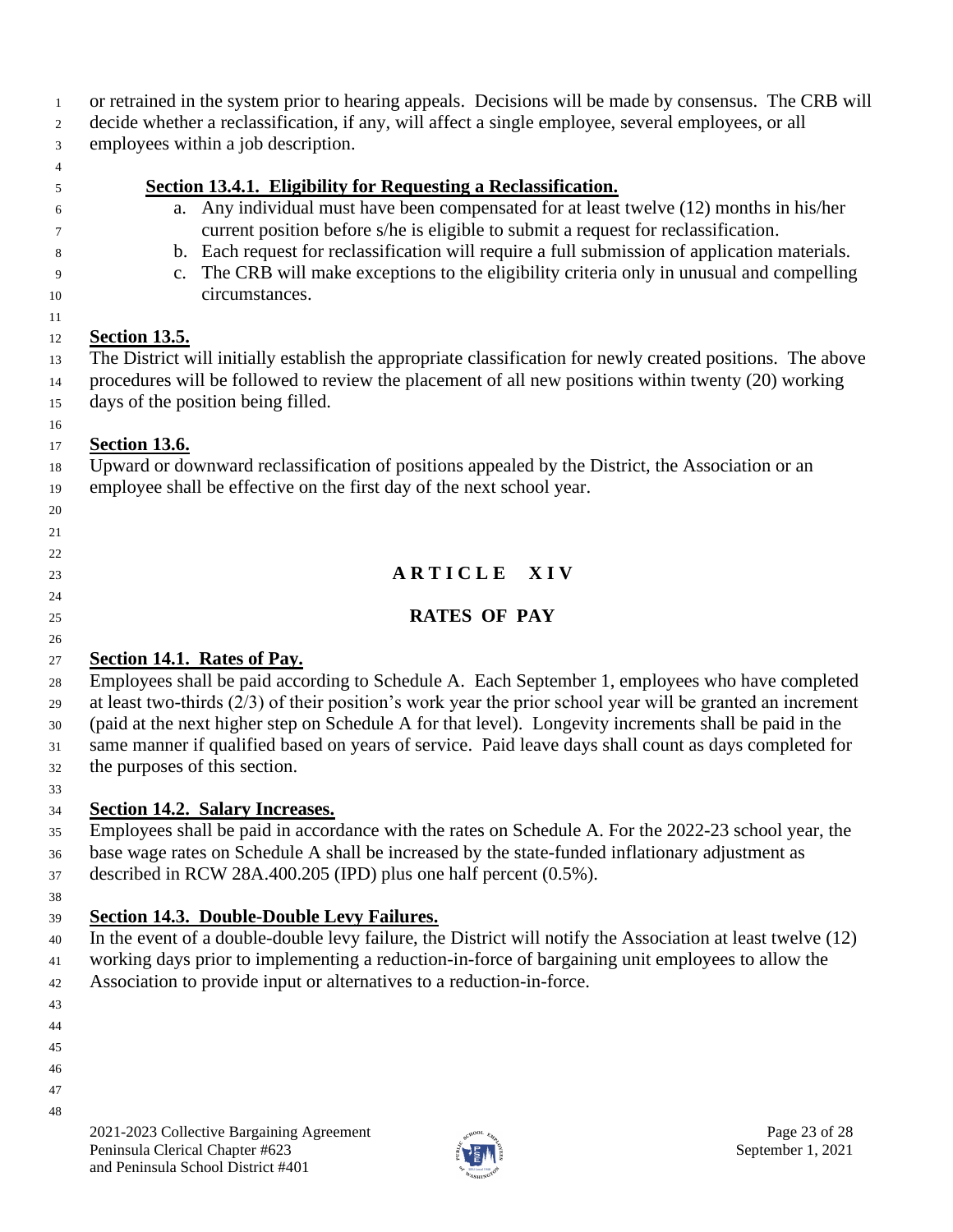# **A R T I C L E** X V **NO STRIKE / NO LOCK OUT Section 15.1.** The Association agrees that there shall be no work stoppage or interruptions of regularly assigned duties during the life of this Agreement.

**Section 15.2.**

 

An employee's work year shall not be reduced as a result of another bargaining unit's strike.

# **A R T I C L E** X V I

### **SCOPE OF AGREEMENT**

### **Section 16.1.**

 If any provision of the Agreement is held to be invalid by operation of law or by any tribunal of competent jurisdiction, or if compliance with or enforcement of any provision should be restrained by any such tribunal, the remainder of the Agreement shall not be affected thereby, and upon the request of either the District or the Association, the parties shall enter into negotiations for the purpose of attempting to arrive at a mutually satisfactory replacement for such provision.

### **Section 16.2.**

 This Agreement shall modify, replace, or add to any policies, rules, regulations, procedures, or practices of the District which are contrary to or inconsistent with the terms of this Agreement.

### **Section 16.3.**

The parties acknowledge that each has had the unlimited right and opportunity to make demands and

proposals with respect to any matter deemed a proper subject for negotiations. The results of the

exercise of that right and opportunity are set forth in the Agreement. Except as specifically stated in this

 Agreement, the District and the Association for the duration of this Agreement each voluntarily and unqualifiedly agree to waive the right to oblige the other party to negotiate with respect to any subject or

matter covered or not covered in this Agreement unless mutually agreed otherwise.

#### **Section 16.4.**

Relevant to Washington Public Employment Relations Commission Decision 2043 PECB,

 January 10, 1985, substitutes who work greater than thirty (30) days in the current school year shall be paid according to Schedule A. Rights of said substitutes identified shall be limited exclusively to those items in this Article.

- 
- 
- **A R T I C L E X V I I**
- **DURATION**
- 

# **Section 17.1.**

This Agreement shall remain in full force and effect from September 1, 2021 to August 31, 2023.

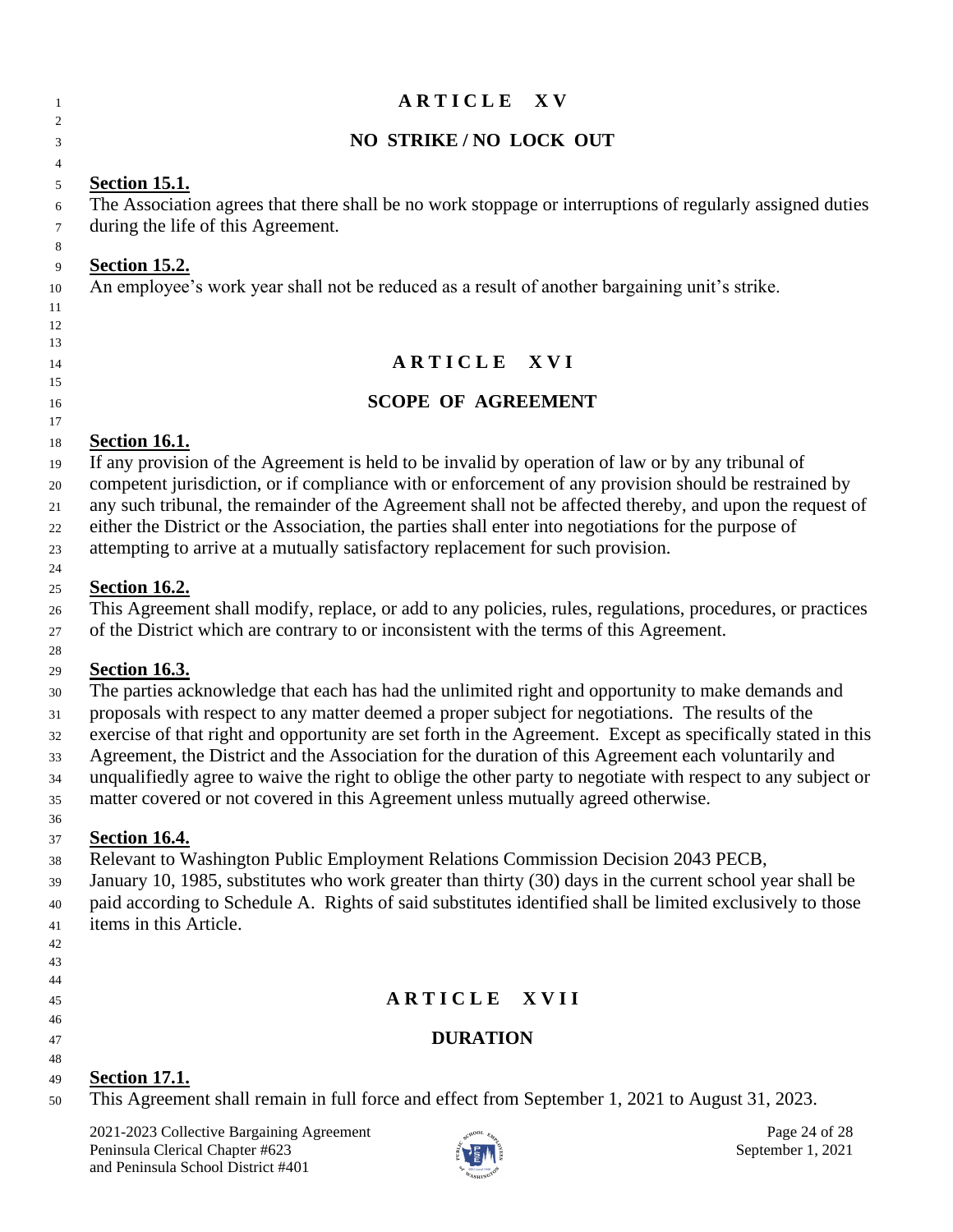| $\mathbf{1}$   |                                           |                                                                |
|----------------|-------------------------------------------|----------------------------------------------------------------|
| 2              |                                           |                                                                |
| 3              |                                           | <b>SIGNATURE PAGE</b>                                          |
| $\overline{4}$ |                                           |                                                                |
| 5              |                                           |                                                                |
| 6              |                                           |                                                                |
| $\tau$         |                                           |                                                                |
| 8              |                                           |                                                                |
| 9              | PUBLIC SCHOOL EMPLOYEES                   |                                                                |
| 10<br>11       | OF WASHINGTON / SEIU LOCAL 1948           |                                                                |
| 12             |                                           | PENINSULA CLERICAL CHAPTER #623 PENINSULA SCHOOL DISTRICT #401 |
| 13             |                                           |                                                                |
| 14             |                                           |                                                                |
| 15             |                                           |                                                                |
| 16             |                                           |                                                                |
| 17             |                                           |                                                                |
| 18             | BY: Toni Janovich, Chapter President      | BY: Karen Andersen, Chief Financial Officer                    |
| 19             |                                           |                                                                |
| 20             |                                           |                                                                |
| 21             |                                           |                                                                |
| $22\,$         |                                           |                                                                |
| $23\,$         | DATE:                                     |                                                                |
| 24             |                                           |                                                                |
| 25             |                                           |                                                                |
| 26             |                                           |                                                                |
| 27             |                                           |                                                                |
| 28             |                                           |                                                                |
| 29             |                                           |                                                                |
| 30<br>31       |                                           |                                                                |
| 32             |                                           |                                                                |
| 33             |                                           |                                                                |
| 34             |                                           |                                                                |
| 35             |                                           |                                                                |
| 36             |                                           |                                                                |
| 37             |                                           |                                                                |
| 38             |                                           |                                                                |
| 39             |                                           |                                                                |
| 40             |                                           |                                                                |
| 41             |                                           |                                                                |
| 42             |                                           |                                                                |
| 43             |                                           |                                                                |
| 44             |                                           |                                                                |
| 45             |                                           |                                                                |
| 46             |                                           |                                                                |
| 47             |                                           |                                                                |
| 48             |                                           |                                                                |
|                | 2021-2023 Collective Bargaining Agreement | Page 25 of 28<br>$\propto$ <sup>NOOL</sup> $\varepsilon_{b}$   |

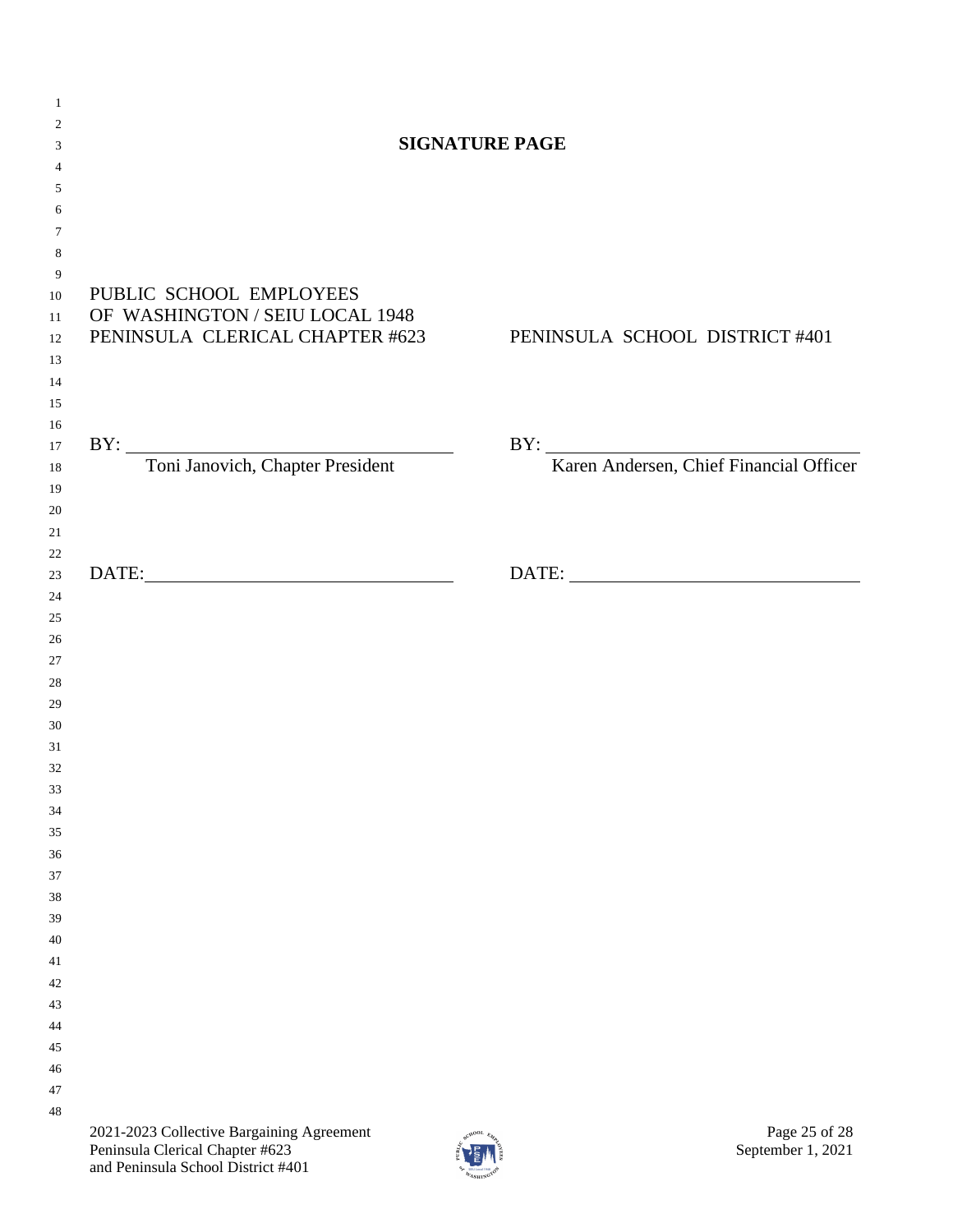### 1 Schedule A Peninsula Clerical September 1, 2021 – August 31, 2022

| <b>LANE</b>     | <b>DESCRIPTION</b>                                                                                    | <b>STEP</b><br>$1-2$ | <b>STEP</b><br>$3-4$ | <b>STEP</b><br>5-9 | <b>STEP</b><br>10-14 | <b>STEP</b><br>15-19 | <b>STEP</b><br>20-24 | <b>STEP</b><br>25+ |
|-----------------|-------------------------------------------------------------------------------------------------------|----------------------|----------------------|--------------------|----------------------|----------------------|----------------------|--------------------|
| SI              | INSTRUCTIONAL SUPPORT I                                                                               | \$19.97              | \$20.57              | \$21.19            | \$21.83              | \$22.48              | \$23.15              | \$23.84            |
| IS <sub>2</sub> | <b>INSTRUCTIONAL SUPPORT II</b>                                                                       | \$21.39              | \$22.03              | \$22.69            | \$23.37              | \$24.07              | \$24.79              | \$25.53            |
| 53              | <b>INSTRUCTIONAL SUPPORT III</b>                                                                      | \$23.07              | \$23.76              | \$24.47            | \$25.20              | \$25.96              | \$26.74              | \$27.54            |
| IS4             | <b>INSTRUCTIONAL SUPPORT IV</b>                                                                       | \$24.01              | \$24.73              | \$25.47            | \$26.23              | \$27.02              | \$27.83              | \$28.66            |
| IS5             | <b>INSTRUCTIONAL SUPPORT V</b>                                                                        | \$29.53              | \$30.42              | \$31.33            | \$32.27              | \$33.24              | \$34.24              | \$35.27            |
| P1              | <b>PARAEDUCATOR I</b>                                                                                 | \$19.97              | \$20.57              | \$21.19            | \$21.83              | \$22.48              | \$23.15              | \$23.84            |
| P2              | PARAEDUCATOR II                                                                                       | \$21.34              | \$21.98              | \$22.64            | \$23.32              | \$24.02              | \$24.74              | \$25.48            |
| P3              | PARAEDUCATOR III                                                                                      | \$22.98              | \$23.67              | \$24.38            | \$25.11              | \$25.86              | \$26.64              | \$27.44            |
| P4              | <b>PARAEDUCATOR IV</b>                                                                                | \$23.90              | \$24.62              | \$25.36            | \$26.12              | \$26.90              | \$27.71              | \$28.54            |
| P5              | <b>PARAEDUCATOR V</b>                                                                                 | \$29.27              | \$30.15              | \$31.05            | \$31.98              | \$32.94              | \$33.93              | \$34.95            |
| C1              | <b>CLERICAL I</b>                                                                                     | \$20.87              | \$21.50              | \$22.15            | \$22.81              | \$23.49              | \$24.19              | \$24.92            |
| C2              | <b>CLERICAL II</b>                                                                                    | \$22.43              | \$23.10              | \$23.79            | \$24.50              | \$25.24              | \$26.00              | \$26.78            |
| C3              | <b>CLERICAL III</b>                                                                                   | \$24.09              | \$24.81              | \$25.55            | \$26.32              | \$27.11              | \$27.92              | \$28.76            |
| C4              | CLERICAL IV                                                                                           | \$25.12              | \$25.87              | \$26.65            | \$27.45              | \$28.27              | \$29.12              | \$29.99            |
| C5              | <b>CLERICAL V</b>                                                                                     | \$27.95              | \$28.79              | \$29.65            | \$30.54              | \$31.46              | \$32.40              | \$33.37            |
|                 | <b>CLERICAL/PARA/INST'L SUPPORT SUBSTITUTE</b><br>(FIRST 30 SUB DAYS - 80% OF INST'L SUPPORT STEP 1)  | \$15.98              |                      |                    |                      |                      |                      |                    |
|                 | <b>CLERICAL/PARA/INST'L SUPPORT SUBSTITUTE</b><br>(AFTER 30 SUB DAYS - 100% OF INST'L SUPPORT STEP 1) | \$19.97              |                      |                    |                      |                      |                      |                    |

 

- 
- 
-